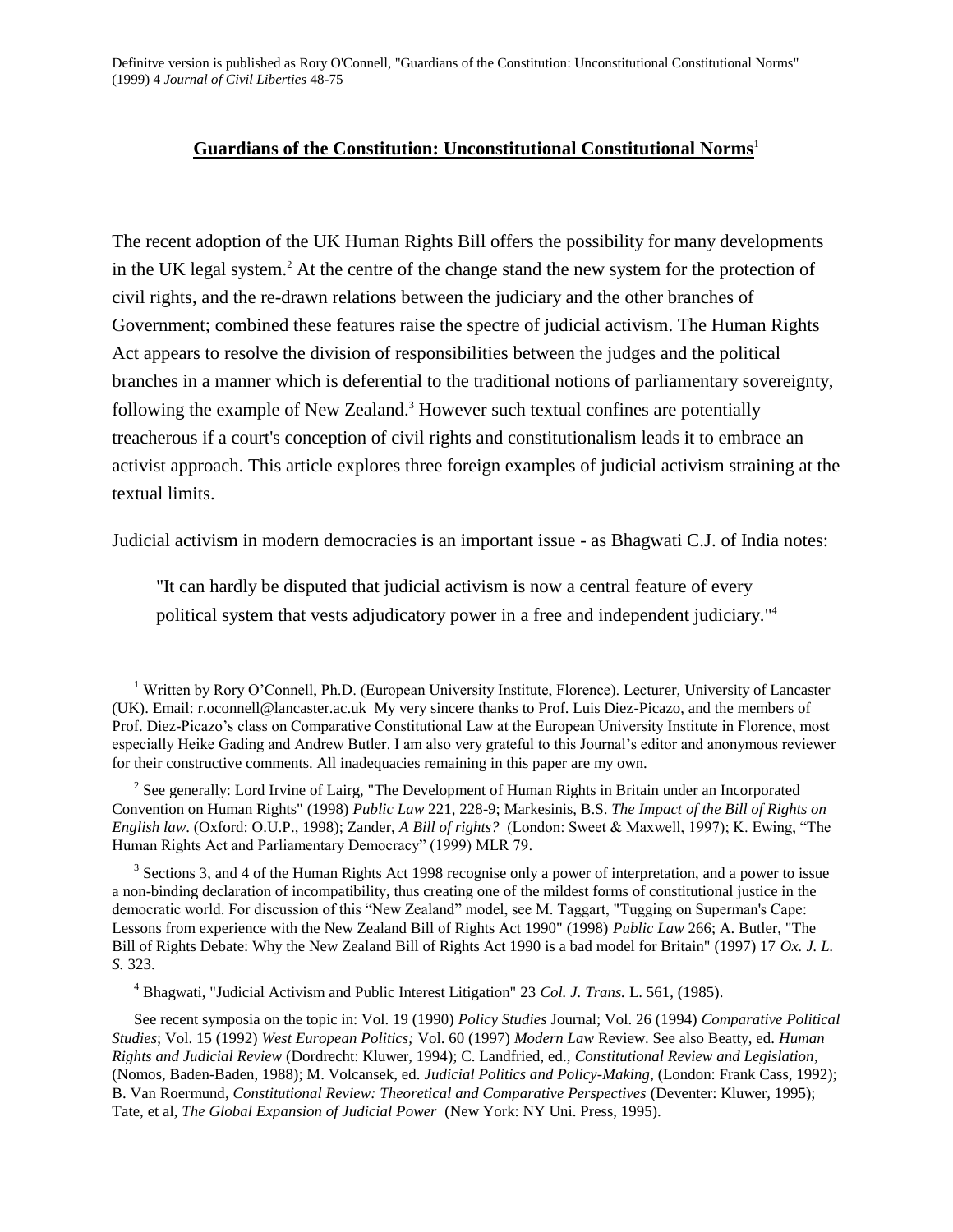Judicial activism is liable to become particularly controversial and crucial where judges are given powers to protect civil rights in a constitutional system.<sup>5</sup> Judicial activism in the cause of protecting civil rights poses the paradox of constitutional justice. Protecting the civil rights of life, liberty, privacy, expression, and so on may collide with the exercise of the rights of political participation. The rights protected by the new Human Rights Act include both types of rights.<sup>6</sup> This clash between the rights of the ancients and the rights of the moderns is one of the great issues of modern political theory.<sup>7</sup>

Activism can take many forms, as Bhagwati notes, and this article examines perhaps the most extreme form - the power claimed by some judges to review the constitutionality of purported amendments to constitutions.

Given their enormous powers, it is right that the activities of judges should be open to public debate and scrutiny. The media, politicians, the public, are right to be worried about whether judges follow the law or something else, whether some judges are too soft on rapists, or too lenient with landlords. However public debate often fails to make some distinctions about the type of judgements that can be passed on judges:

<sup>&</sup>lt;sup>5</sup> Of course similar questions can arise even where States avoid written constitutions and fully fledged institutions of constitutional justice: See, in the UK, *Liversidge v. Anderson*, [1942] A.C. 206, *Anisminic v. Foreign Compensation Commission*, [1969] 2 A.C. 147; in New Zealand, see *Baigent v. Attorney General and Others,* unrep. 29/7/94, Court of Appeal; in Israel, see *Filming Studio in Israel Ltd v. Gerri*, (1962) 16 P.D. 2407; *Katalan v. Prison Authority*, (1980) 34 (III) P.D. 294. For analysis of the Israeli case see: Zamir and Zysblat, *Public Law in Israel,*(Oxford: Clarendon Press, 1996); for a less optimistic view: D. Sharfman, *Living without a Constitution*, (New York: ME Sharpe, 1993).

 $6$  See the rights protected in Arts. 2 - 12, and 14 of the Convention and Art. 3, Protocol No. 1's guarantee of free elections. This latter provision is now part of UK law: Human Rights Act 1998, sect. 1 b).

<sup>7</sup> The writings of Habermas and Rawls are replete with references to this tension. See Habermas, *Between Facts and Norms*, (Oxford: Polity Press, 1997) Chapter Three, and note his reference to Michelman, "Law's Republic", 97 *Yale Law J.* 1499. Habermas sees Kant and Rousseau as the two classic exponents of these two views, p. 100 - 104.

Rawls sees his theory of justice as fairness as an attempt to adjudicate between two different democratic traditions: the liberty of the ancients, associated with Rousseau, and the liberties of the moderns associated with Locke: *Political Liberalism*, (New York: Columbia Uni. Pr., 1993) p. 4 - 6. See the exchange between Habermas and Rawls in (1995) 92 *J. Phil.* 109.

See also S. Benhabib, *Situating the Self*, (Cambridge: Polity Press, 1992) Ch. 3 "Models of Public Space", where she discusses three conceptions of public space: Arendt's, liberal (citing Ackerman) and Habermas'.

For perceptive criticisms of the power of constitutional justice see: Dahrendorf, "A Confusion of Powers: Politics and the Rule of Law" 40 (1977) *Mod. L. Rev.* 1; Walzer, "Philosophy and Democracy" (1981) *Political Theory* 379; Waldron, "A Rights Based Critique of Constitutional Rights" 13 (1993) *Ox. J. Leg. St.* 18.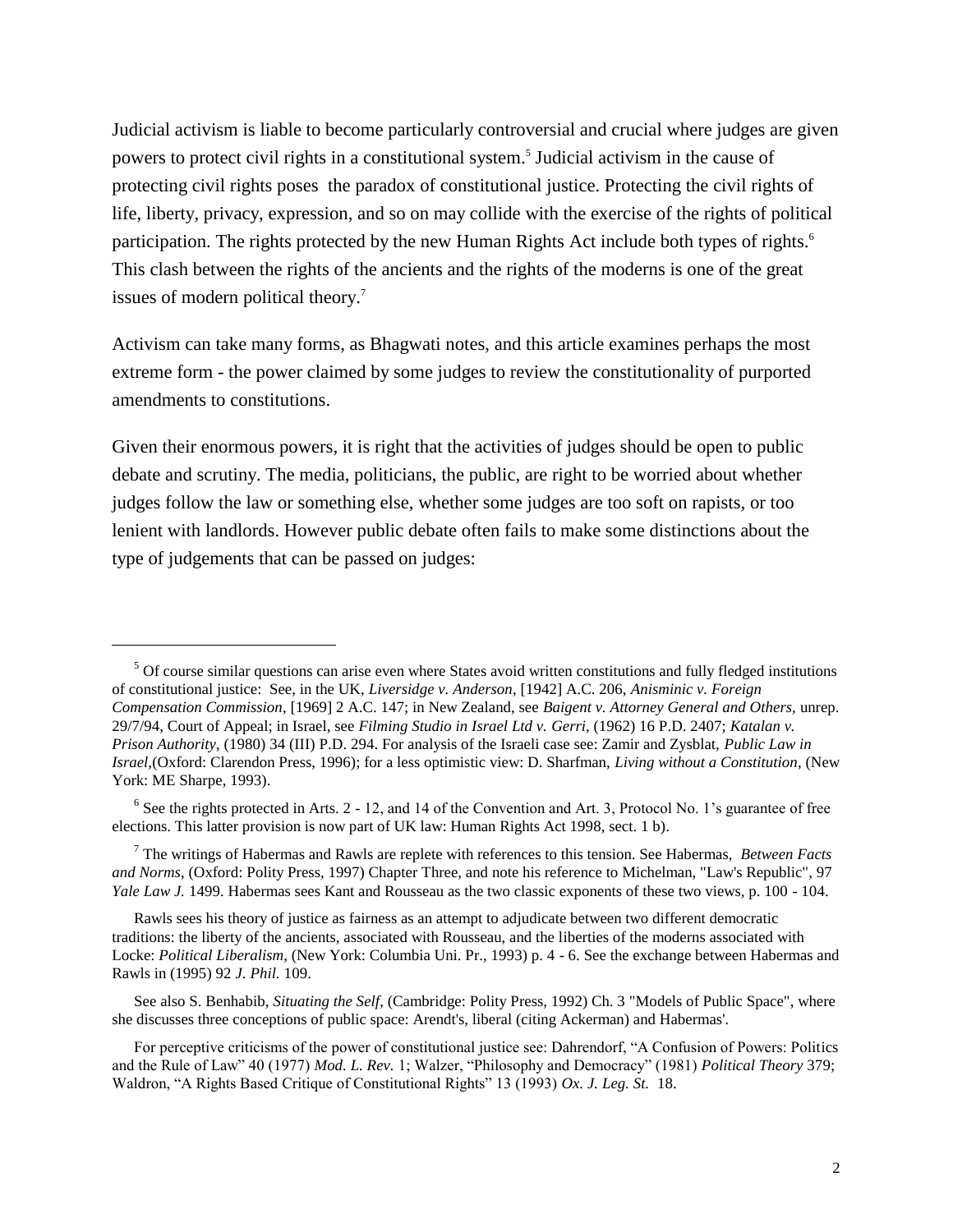- 1. Is the judge faithful or unfaithful to law? Does the judge make a genuine effort to apply the law (no matter how surprising her conclusions may be)?
- 2. Is the judge traditional or progressive? Does the judge attach greater or lesser importance to the conventional understandings of legal method?<sup>8</sup>
- 3. Is the judge (in a political sense) conservative, liberal, centrist, eclectic? (A judge, like anyone, may be all of these, on different topics).
- 4. Does the judge have an activist or passivist conception of the legal role? (A judge may be activist in some areas, like procedure or remedies, and passive in others, such as interpreting the substantive law).
- 5. Which technique of interpretation does a judge use and why? (Semantic, historical, systematic (harmonious or coherentist), teleological (purposive), pragmatic, etc.) Again a judge may use a mixture in different areas.

(A judge may have any mixture of these characteristics; that is one may be liberal, traditional, passive or conservative, activist, progressive.<sup>9</sup>)

The fifth point, which technique of interpretation should be used, is the crucial one. The problems are particularly acute in the area of constitutional law, where problems of interpretation intersect with problems of political morality (this applies even in countries without a written constitution). These questions often arise because the constitution refers to vague moral or political concepts and then leaves it to judges to decide what such terms as "judicial independence" or "right to free expression" mean. Judges must often turn to principles of systematic and teleological interpretation to provide a concrete interpretation of the text.<sup>10</sup> That is they must provide a reading of the text which provides a coherent interpretation of all of its provisions, and which promotes the central values of the constitution. Using similar phrases,

<sup>8</sup> See Antieau, *Adjudicating Constitutional Issues*, (London: Oceana, 1985) Ch. 4, "Approaches to Constitutional Adjudication".

<sup>&</sup>lt;sup>9</sup> For instance, in the German Abortion decision, 39 BVerfGE 1, the Federal Constitutional Court rejected an attempt to loosen abortion laws in that country. In *Roe v. Wade*, the US Supreme Court greatly reduced the restrictions on abortion 410 U.S. 113, (1973). Both courts were accused of being activist. See Wallach, "Judicial Activism in Germany" in Holland ed., *Judicial Activism in a Comparative Perspective* (MacMillan: Hampshire, 1991).

 $10$  Antieau discusses what he calls the liberal / progressive / purposive approaches, and illustrates with judicial comments from Germany, India, and Ireland, as well as Burma, the United States, Australia, Canada. See *Adjudicating Constitutional Issues*, 53 - 61.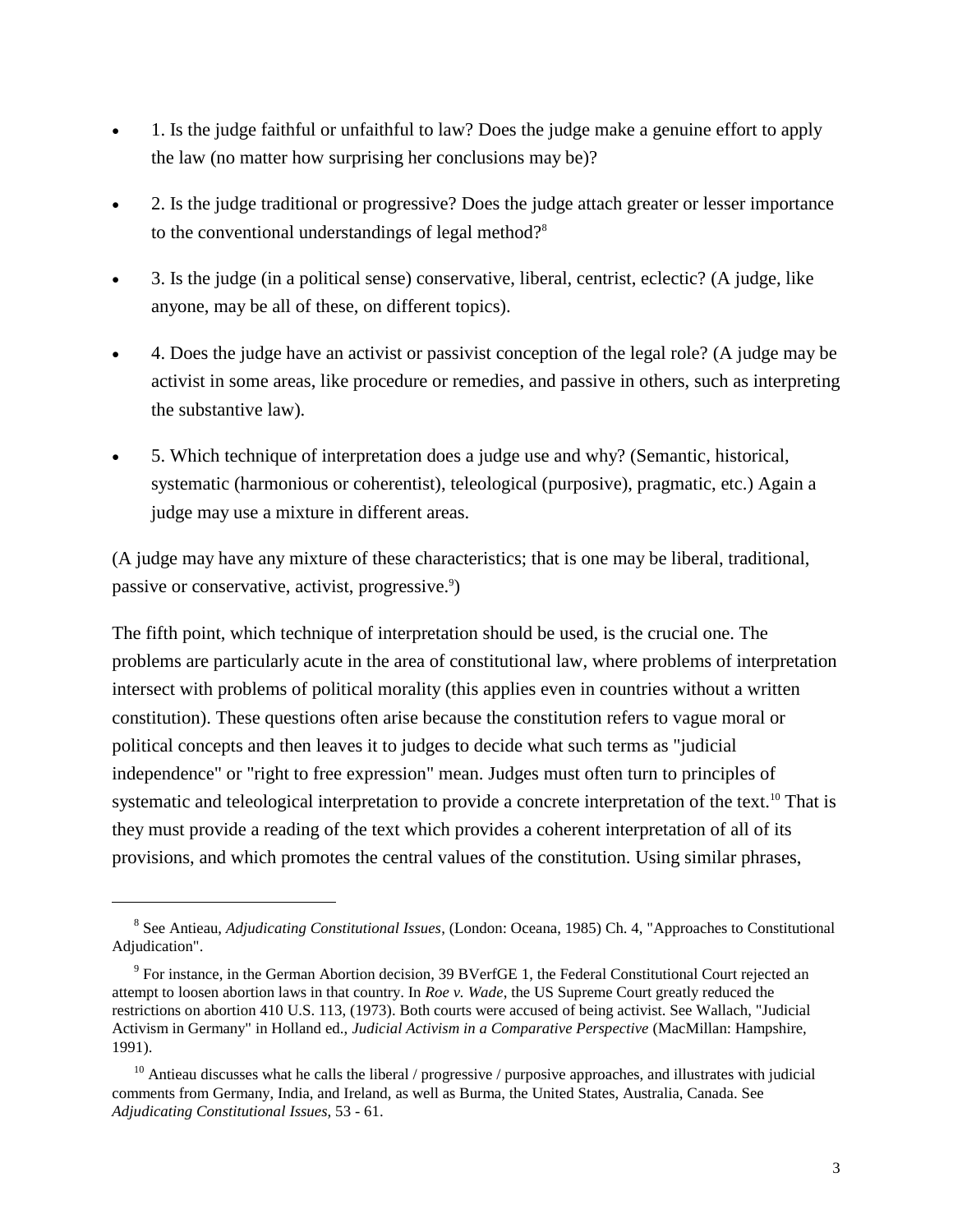German and Irish judges have insisted that "An individual constitutional provision cannot be considered as an isolated clause and interpreted alone. A constitution has an inner unity, and the meaning of any one part is linked to that of other provisions."<sup>11</sup> But courts must not simply harmonise those provisions, they must aim to realise their purpose, and more particularly the central purposes of the Constitution.<sup>12</sup> German, Irish and Indian judges all refer constantly to open-ended but powerful concepts such as the central values of the "free democratic order" and "human dignity",<sup>13</sup> "dignity and freedom of the individual" a "just social order".<sup>14</sup>

This coherentist, value-laden approach to interpretation also seems to be mandated by the European Convention on Human Rights (particularly its Preamble) and presumably the 1998 Human Rights Act. As British judges will be called upon to apply similarly open-ended terms, it is important to realise the extremes to which their interpretation can lead.

In developing such interpretative theories, judges often stress the central position of fundamental rights. Sometimes they emphasise in different ways, that rights are in some sense prior to political society. In any event rights, and other principles of democratic states (separation of powers, elections) are identified as the ultimate point of the basic law. Using these techniques judges may give concrete meaning to vague concepts. Yet these interpretative principles of coherence and effectuation of central provisions, may catapult the judge from the role of deciding the constitutionality of statutes to determining the legitimacy of the basic law itself. The people's guardian of the Constitution against politicians, may turn into a guardian of the Constitution against all comers.

This may happen if a constitutional amendment is proposed which makes no sense in any coherent interpretation of a Constitution which centres on certain values, such as antecedently existent human rights. If an amendment cannot be treated as a coherent part of a constitution which defends certain values, then what are judges to do? The attitude of German, Irish and Indian judges, speaking judicially and extra-judicially, as regards the topic of unconstitutional constitutional norms is the concern of this paper.

<sup>11</sup> The *Southwest State Case*, 1 BVerfGE 14, 32, (1951) (see Kommers, *The Constitutional Jurisprudence of the Federal Republic of Germany*, p. 63). See Henchy J. in *State (DPP)* v. *Shaw*, [1982] I.R. 384, 426 *"*No single constitutional provision (particularly one designed to safeguard personal liberty or the social order) may be isolated and construed with undeviating literalness."

<sup>&</sup>lt;sup>12</sup> See Justice Gerhard Leibholz (ex of the Federal Constitutional Court), *Politics and Law*, (Leyden, Sithoff, 1965), p. 289; see Costello J. in *Att*. *Gen*. v. *Paperlink*, [1984] I.L.R.M. 477 and *Murray* v. *Ireland*, [1985] I.R. 522.

<sup>13</sup> Kommers, *The Constitutional Jurisprudence of the Federal Republic of Germany*, p. 47.

<sup>14</sup> *State (Quinn) v. Ryan*, [1965] I.R. 70, 123; *Kennedy* v. *Ireland*, [1988] I.L.R.M. 572; *O'Donoghue* v. *Ministers for Health and Education, Ireland and the Attorney General*, [1996] 2 I.R. 20.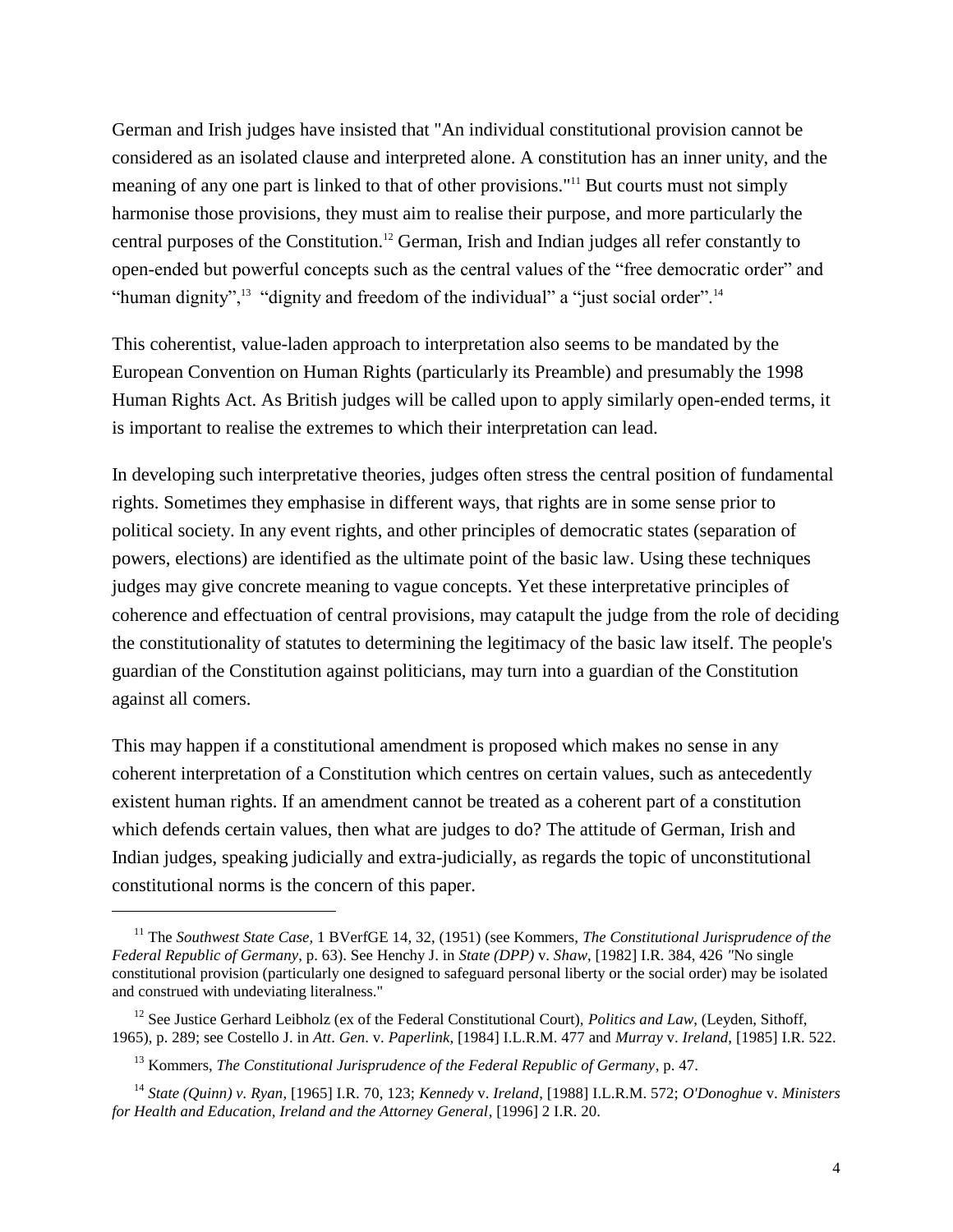In approaching the topic of unconstitutional norms some factors must be considered. All three Constitutions authorise the judiciary to review the constitutionality of ordinary statutes, and so the role of the courts as watchdogs over the legislator is not in dispute. Their role as watchdogs over the amending power depends on a number of other factors:

- First, what is the amending procedure provided in the Constitution?
- Second, does the constitution explicitly state that some constitutional provisions are entrenched and cannot be removed or altered by amendment? Or make some provisions more difficult to amend?<sup>15</sup>
- Third, is there express provision for amendments to be subject to judicial review, to test their procedural propriety, or their substantive consistency with the Constitution?
- Fourth, does the constitution explicitly state that some provisions are hierarchically superior to others? Is it implicit in the constitution, as interpreted by judges? Indeed, does the Constitution, properly interpreted recognise the possibility of rights which have a status superior to positive law? Some Irish, Indian and German judges have suggested that fundamental rights are only *recognised* by the constitution; their normative force rests on a supra-constitutional morality.

Bound up in all of this is the central question in law: what is the role of interpretation when judges are faced with the open-ended and portentous language of human rights instruments?

When discussing each country, this article offers a few words on its constitutional structure, looking briefly at the procedure of adoption and amendment, and referring to those provisions on which the doctrine of unconstitutional constitutional norms rests. It then analyses the cases where the tension between judicially protected civil rights and the democratic process expresses itself in a consideration of the constitutionality of constitutional amendments.

<sup>&</sup>lt;sup>15</sup> The German constitution entrenches as unalterable Art. 1 (Human Dignity) and Art. 20 (Democracy, Rule of Law, Republicanism, Federalism). The Indian constitution provides a different and more difficult method for the reform of provisions relating to the federal structure. The Irish constitution makes no such distinction.

Other Constitutions where the amendment power has express material limits include the Greek (Art. 110), French (Art. 8), Portuguese (Art. 290), Italy, (Art. 139), US (Art. 5) and Turkish (Art. 4) constitutions. These variously entrench fundamental rights, republicanism, or aspects of the federal structure as unamendable. See Denninger, "Constitutional Law Between Statutory Law and Higher Law" in Pizzorusso, ed. *Law Making in a Comparative Perspective* (Berlin: Springer Verlag, 1988).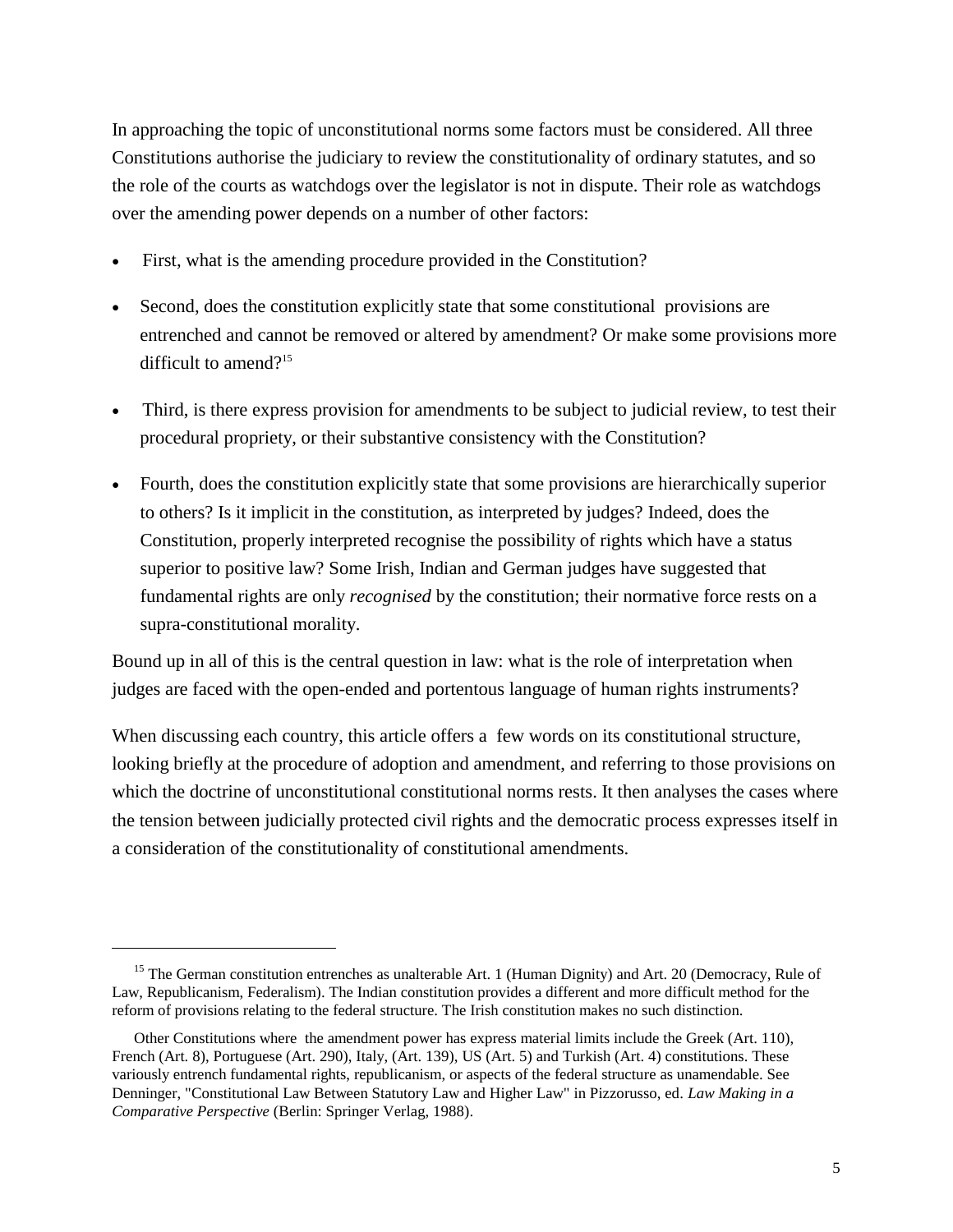#### **GERMANY**

The German Constitution establishes a rationalised parliamentary system, with a bicameral Parliament, which designates the ceremonial President. The Prime Minister requires the confidence of the Lower House. The Constitution is an enforceable one, and the Federal Constitutional Court of Karlsruhe has often exercised its power to enforce the Constitution.<sup>16</sup>

The 1949 German Constitution reflects the recoiling of a nation from a nightmare. Its very first article identifies human dignity as a fundamental principle which all state authority must respect. Art. 20 declares Germany to be a democratic and social federal state, founded on popular sovereignty, the rule of law and separation of powers. (It also protects the right of resistance.) The drafters of the Constitution regarded these two articles as the most basic blocks of the new constitutional order: although for most purposes the Constitution can be amended by a vote of two-thirds majority in each house of Parliament, the article on Amendment (Art. 79) excludes the possibility of amending the federal nature of the State, or Art. 20 or Art. 1.

In one of its very first cases, the *Southwest State Case*, the Federal Constitutional Court handed down important rulings on how the Constitution was to be interpreted and what it stood for. It emphasised that the Constitution is a coherent document, that is all its provisions must be interpreted as meshing together to form a unified "logical-teleological entity".<sup>17</sup> The Constitution reflects an "objective order of values". The most important of these basic values are the principles of human dignity and democracy (others include the separation of powers, popular sovereignty). Art. 79.3 protects these most important basic values by making Arts. 1 and 20 unamendable.

There is therefore a clear textual authority for substantial limits on the constitution-amending power. Yet one strand of German constitutional thought goes even further. Some judges suggest

 $16$  My inability to read German made me hesitate before including this section, but on balance I felt it better to include a brief summary as regards the important case law in Germany. See generally: D. Currie, *The Constitution of the Federal Republic of Germany*, (Chicago: University of Chicago Press, 1994); D. Kommers, *The Constitutional Jurisprudence of the Federal Constitutional Court* (Durham: Duke University Press, 1997); U. Karpen, *The Constitution of the Federal Republic of Germany* (Baden-Baden, Nomos, 1988); Goetz and Cullen (eds) *Constitutional Policy in Unified Germany*, London: Frank Cass, 1995); Kommers, "The Federal Constitutional Court in the German Political System" 26 (1994) *Comp. Pol. Studies* 470; C. Landfried, "Judicial Policy-Making in Germany" 15 (1992) *West Euro. Politics* 50; M. Herdegen, "Unjust Laws, Human Rights and the German Constitution: Germany's Recent Confrontation with the Past" 32 (1995) *Col. J. Trans. Law* 591; Herdegen, "Natural Law, Constitutional Values and Human Rights" (1998) 19 *Hum. Rts. L. J.* 37; Schlink, "German Constitutional Culture in Transition" 14 (1993) *Cardozo Law Rev.* 711; and the more dated Kommers, *Judicial Politics in West Germany*, California: Sage, 1976).

<sup>17</sup> Kommers, *Jurisprudence of the Federal Constitutional Court*, p. 45.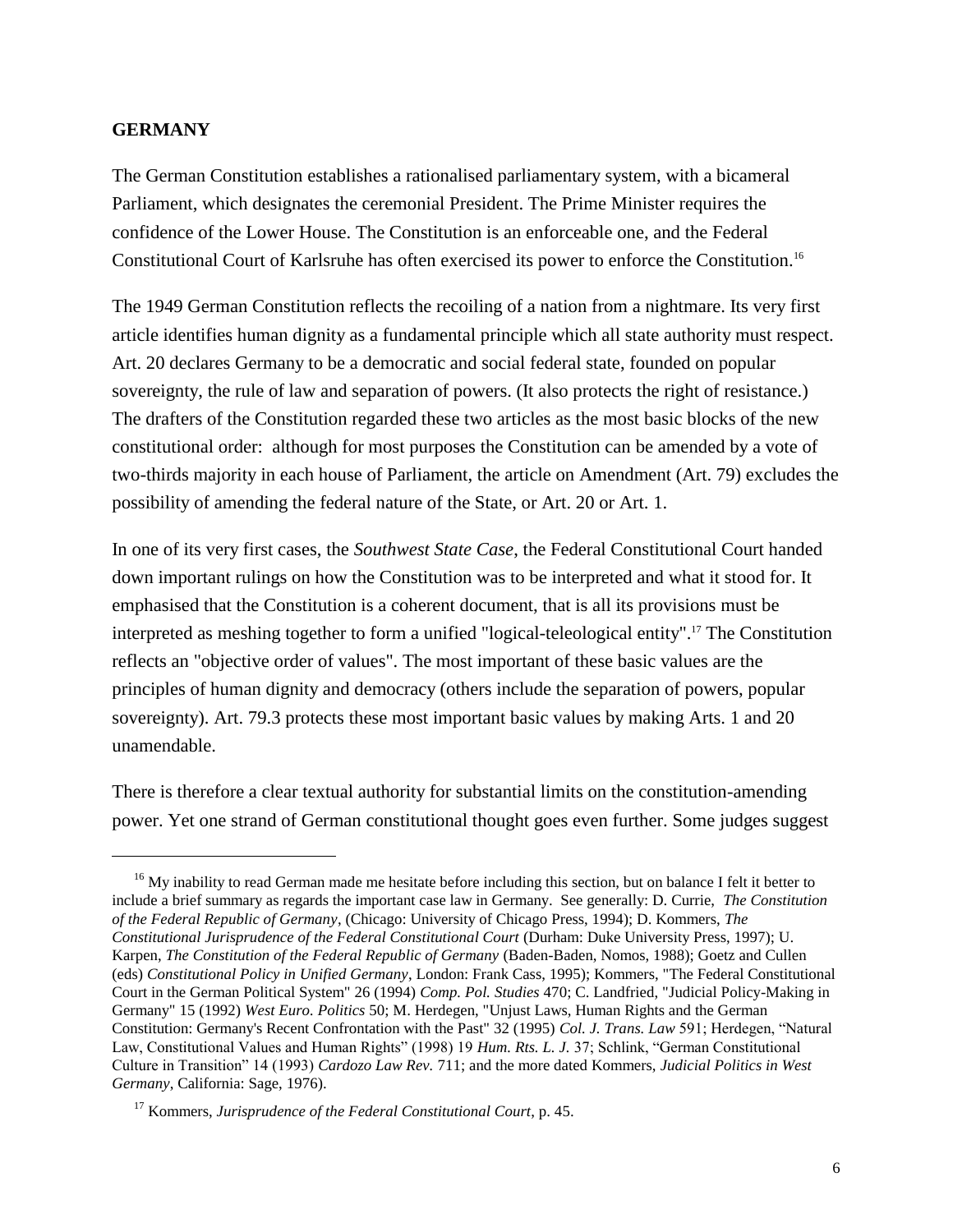that there exist a range of "super positive" norms variously referred to as the "natural law" or "justice".<sup>18</sup> These super positive norms bind not only the legislative and the amending power but also the constituent power. Some commentators seem to be of the opinion that there is a dangerous tension between these two conceptions of civil rights in Germany, and that even an application of Art. 79.3 may hide a covert appeal to "natural law" values.<sup>19</sup> Some commentators feel that the positive provisions of Art. 79 resolves any possible tension between these two approaches.<sup>20</sup>

On either approach, German judges accept the doctrine of "unconstitutional constitutional norms".<sup>21</sup> The doctrine is controversial - is it judicial super legislation, or a conscientious application of Art. 79? It is noteworthy that the German Constitution does not explicitly authorise the judiciary to review the legality of constitutional amendments (even though that power is expressly conferred in relation to ordinary statutes). The Federal Constitutional Court claimed this power for itself as necessary for it to protect the objectove order of values on which the Constitution rests.

This is not just an academic debate. Questions on the validity of constitutional amendments have been raised in the Constitutional Court, and in at least one case, the Federal Constitutional Court came to within one vote of invalidating a constitutional amendment.

In 1970, the German Parliament amended Art. 10 of the Constitution (privacy of communications) to allow for interception of communications without informing the object of the surveillance, and without judicial supervision (though with administrative supervision). A number of lawyers and state officials challenged the constitutionality of the Amendment and the statute passed pursuant to it. $^{22}$ 

<sup>&</sup>lt;sup>18</sup> *Art 117 case*, 3 BVerfGE 225. The judgement refers to Radbruch's notion of natural law as developed after the Second World War: *Der Mensch in Recht* (Gottingen, Vandenhoeck and Ruprecht, 1957).

<sup>&</sup>lt;sup>19</sup> M. Herdegen, "Unjust Laws, Human Rights and the German Constitution: Germany's Recent Confrontation with the Past" 32 (1995) *Col. J. Trans. Law* 591, 605. Indeed, Herdegen notes that in BVerfGE 84, 90, the Constitutional Court expanded the list of non-amendable precepts in Art. 79.3 to include other "funadamental claims of justice", see Herdegen, "Natural Law, Constitutional Values and Human Rights" (1998) 19 *Hum. Rts. L. J.* 37, 38.

 $^{20}$  R. Herzog, "The Hierarchy of Constitutional Norms and its Functions in the Protection of Basic Rights" (1992) 13 *Hum. Rts. L. J.* 90. Prof. Dr. Herzog was President of the Federal Constitutional Court at the time, and so perhaps his dismissal of doctrinal tension was to be expected.

<sup>21</sup> *Southwest State*, 1 BVerfGE 14, Kommers, *Jurisprudence of the Federal Constitutional Court*, p. 62; Bavarian Constitutional Court, 24/4/50, 6 EntBayVerf.

<sup>22</sup> *Klass*, 30 BVerfGE 1 (1970), excerpts in Murphy and Tanenhausen, *Comparative Constitutional Law* (New York: St. Martin's Press, 1977) p. 659. The case went on to the European Court of Human Rights, which rejected the complaint: (1978) 2 E.H.R.R. 214.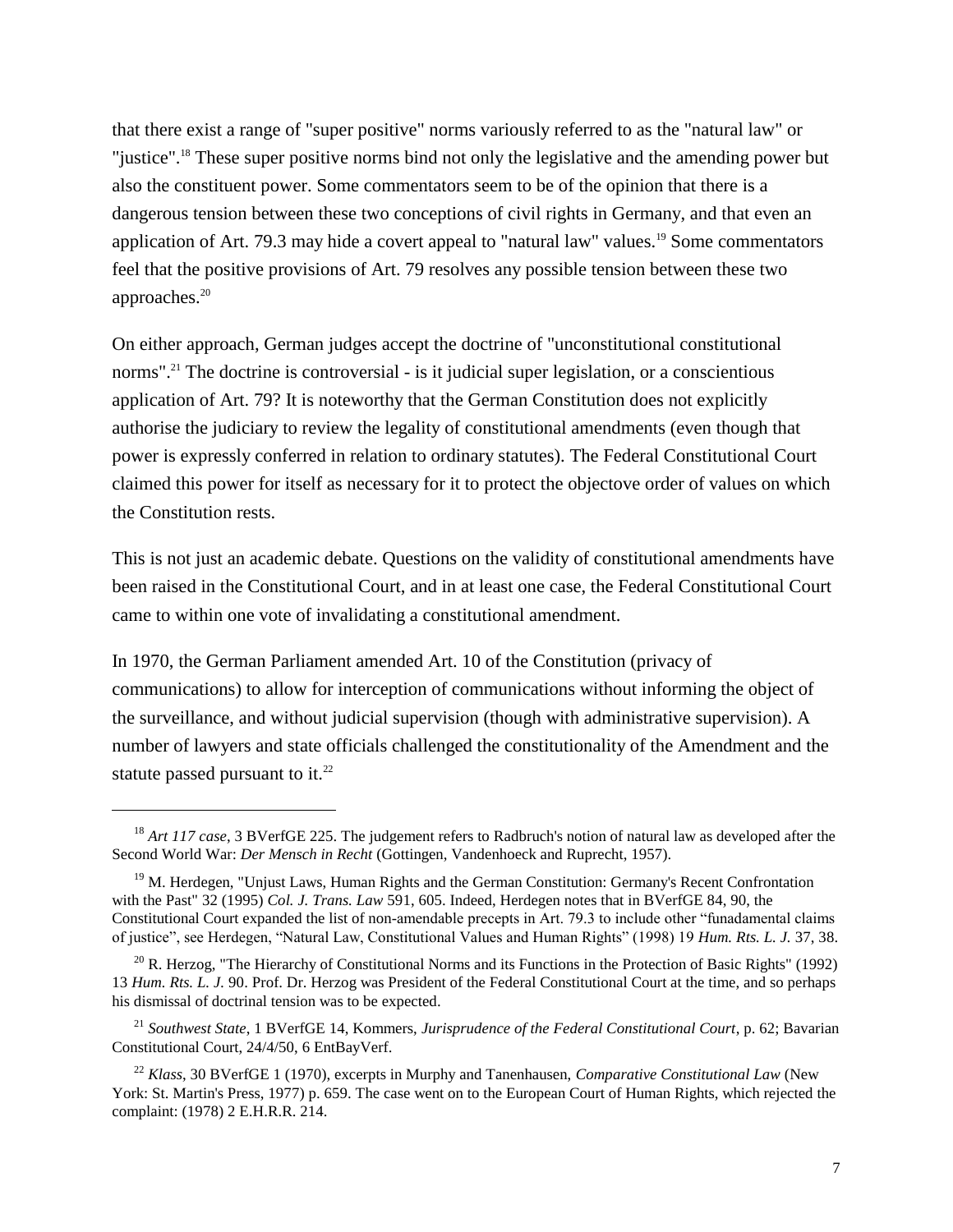The Court divided four to four on the issue of the constitutionality of the Amendment. Under German law, a clear majority of judges must vote against the Government for a measure to be invalidated and thus the amendment survived.

The four judges upholding the law, referred to the necessity to give the Constitution an integrated coherent meaning. In particular, they referred to the notion of *streitbare demokratie*, ("militant  $\alpha$  democracy")<sup>23</sup>: the Constitution intends that its democratic liberal values should be adequately defended. The democratic state must be protected, and so the Constitution must permit its agents to use reasonable means for that purpose. In this case, the new rules on surveillance were necessary to deal with secret organisations who might plot against the State. The means chosen were proportionate.

These four judges emphasise that Art. 79 only prohibits eliminating the fundamental bases of liberal democracy - it does not forbid altering specifics in particular cases. Provided the principle (basic feature) remains, Art. 79 is not violated. The section in no way infringes the dignity of man., as there are adequate safeguards in the measures.

The "dissenters" disagreed. For them Arts. 1 and 20 form the "cornerstone" of the Constitution. In particular human dignity must be given a wide meaning. It is not merely grossly excessive action which violates human dignity. In combination with Art. 20, it requires that the individual be given adequate access to judicial protection of her rights. According to the dissenters, Art. 79.3 prohibits any measure *affecting* Art. 1 and Art. 20; it does not just prohibit the abolition of those principles.

The amendment clearly affects those provisions. In providing for secret surveillance, it may intrude on the lives not just of spies, but of ordinary persons, all without judicial authorisation. The substituted system of control was not adequately neutral or separate from the legislative and executive. In brief "it is contradictory to abandon inalienable constitutional principles in order to protect the Constitution".<sup>24</sup>

These more liberal judges lost the day, and the Constitutional Court has never again come so close to invalidating an amendment approved by super-majorities in each chamber of the

<sup>23</sup> Karpen, *The Constitution of the Federal Republic of Germany*, p. 15.

 $24$  Murphy and Tanenhaus, p. 665.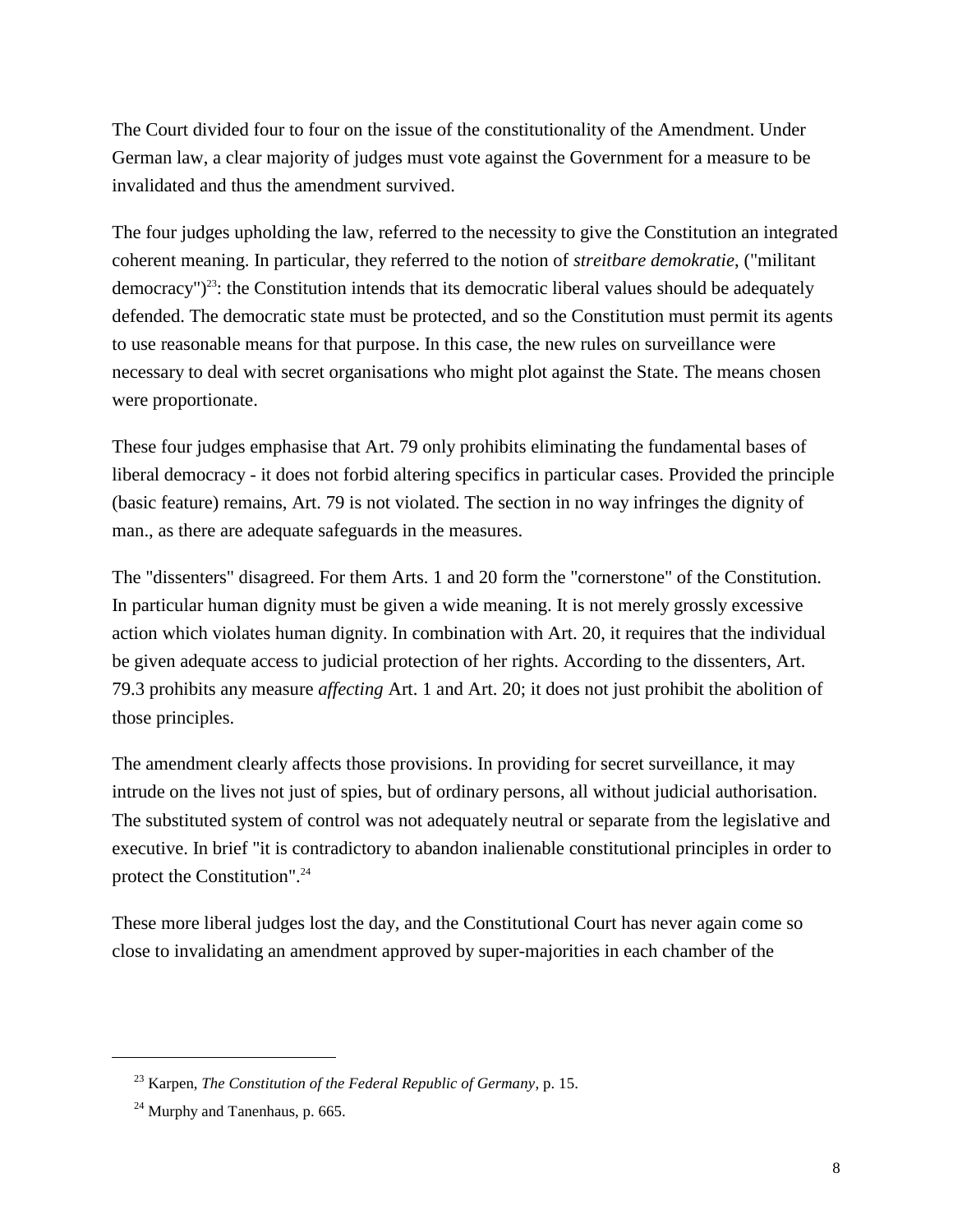legislator. Yet the power is still asserted (a power which the constitutional text does not explicitly sanction) and the spectre raised, sometimes in quite important areas of public policy.<sup>25</sup>

## **IRELAND**

This issue first arose in Ireland under the 1922 Constitution, since superseded by that of 1937. Certain provisions of the 1922 document must be understood. It was enacted by a Constituent Assembly in a Constitution Act, which contained two appendixes (called "schedules"). The first was the Anglo-Irish Treaty (which brought an end to the Anglo-Irish War), the second was the Irish Free State Constitution.<sup>26</sup> The Act declared that the Anglo-Irish Treaty was to take precedence over the Constitution. The constitution created a classic liberal state (in theory) complete with separation of powers, elections and guarantees of personal liberty. The Westminster Parliamentary model was adopted in its essentials: a Prime Minister (called the "President of the Executive Council") elected by the Lower House of Parliament (Dáil Éireann), with the power to name the Government and dissolve Parliament.

Two amendment procedures were specified (Arts. 47, 50). The normal one involved a bill being passed by Parliament and then being approved by the people in a referendum to become effective as an amendment. However the Constituent Assembly was concerned that technical issues might arise during the infancy of the Constitution, which would require a less cumbersome method of changing the basic law. Accordingly they provided that the Parliament could adopt any amendment, by a simple majority, within an eight year period from the coming into force of the Constitution (Art. 50).

Faced with threats to its authority during the 1920s and 30s, the Government used its parliamentary majority to enact three amendments in particular. Two of these dealt with the amendment provision: one abolished the procedure for amendment by referendum (10th Amdt.), another extended the 8 year period to a 16 year period (16th Amdt.). As a consequence, the

<sup>&</sup>lt;sup>25</sup> See BVerfGE 84, 90 decision of 23 April 1991 on the validity of constitutional amendments adopted pursuant to the Unification Treaty relating to the expropriation of property in the former East Germany. See M. Herdegen, "Unjust Laws, Human Rights and the German Constitution: Germany's Recent Confrontation with the Past" 32 (1995) *Col. J. Trans. Law* 591, 604. In the *Maastricht* decision, the Constitutional Court also noted that the relevant changes introduced pursuant to the Maastricht Union treaty did not violate the core norms protected by Art. 79.3, [1994] 1 CMLR 57.

 $26$  "Irish Free State" was the official name of the state between 1922 and 1937.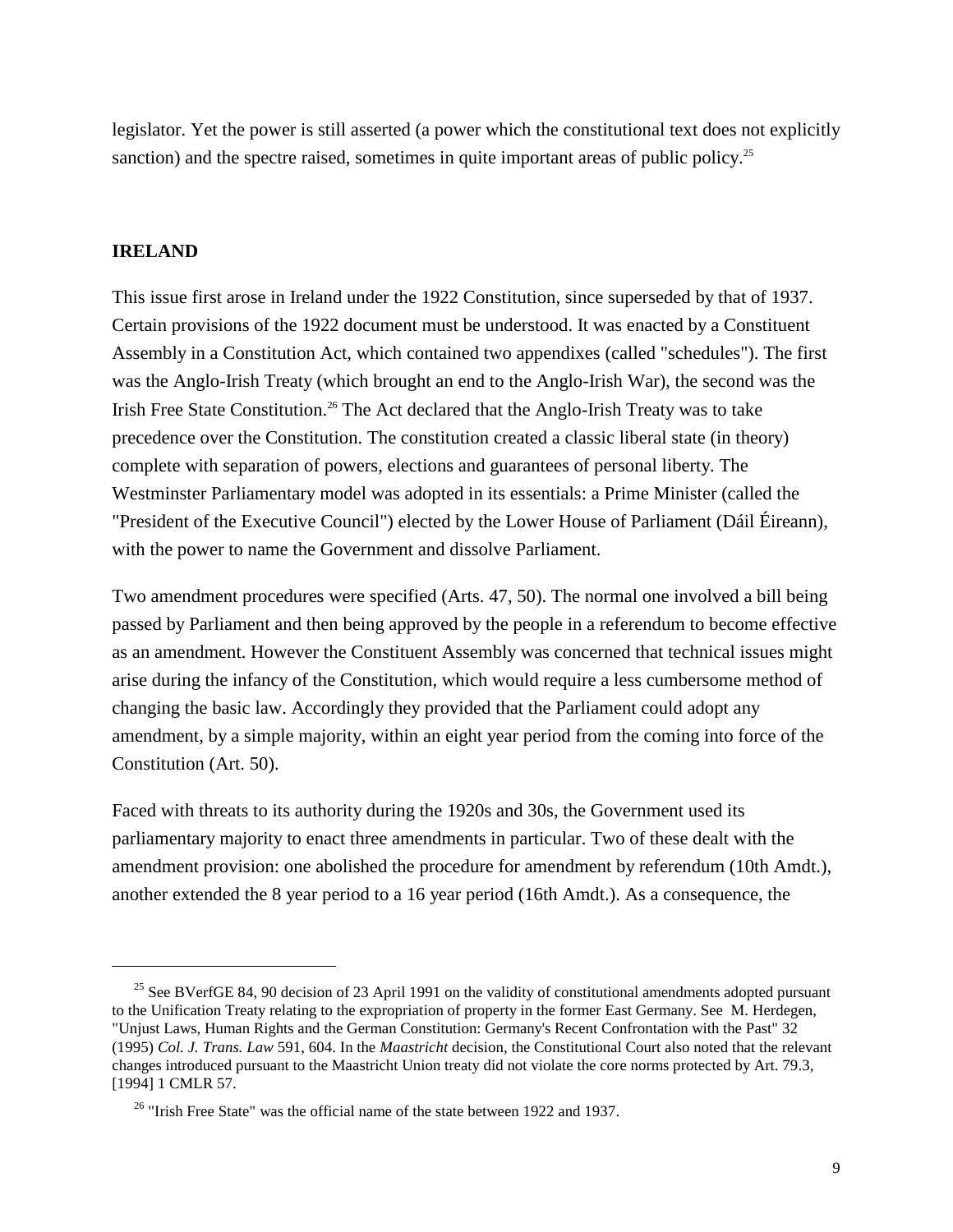Government believed the 1922 Constitution was not a rigid one, but could always be amended by a simple majority in Parliament, without reference to the people.

With the third amendment, the Government gutted the constitutional safeguards of liberty and fair procedures. The 17th Amendment inserted a new article, Article 2A (Emergency Powers) into the Constitution, which was a "pioneer piece of constitution draftsmanship".<sup>27</sup> It expressly declared that it was to be superior to every succeeding article of the Constitution. This provision could be activated by the Executive, whenever it believed such activation to be expedient (note that there was no requirement that a war, or armed rebellion exist). If activated, it conferred remarkable powers on the Executive. Art. 2A (Emergency Powers) provided for internment without trial (detention at the whim of the executive), and the creation of a military "court" of extraordinary power (the "Constitution Special Powers Tribunal"). This "court" was composed of military officers, who need not have any legal training, appointed by and removed at the will of the Government. The "court" could try persons for any "offence", including for conduct which was not criminal at the time it was committed. The "court" could impose any sentence it choose, notwithstanding statutory provisions, up to and including death, if it thought the death penalty "expedient". It could direct the manner in which such execution should take place. No official inquiry would be permitted regarding such executions. No member of the "court" could be sued or prosecuted for something done while acting as a member of the Tribunal. Furthermore, the provision stated that the sworn statements of certain police officers were legally irrebuttable by cross examination or evidence. Needless to mention the court was not bound by the ordinary rules of evidence, or even the requirement of a public trial (that is, it could exclude members of the public from the court), nor was there a right of appeal. It was the "antithesis of the rule of law."<sup>28</sup> And it was part of the Constitution.

The amendment was attacked by the opposition of the day, led by Eamon DeValera. Specifically, he condemned it as an assault on true Irish nationalists. Shortly afterwards, DeValera came to power, to a large extent with the help of nationalist support - and promptly used the measure to deal with both extreme nationalist and quasi-fascist groups.

In *State (Ryan) v. Lennon*, this measure came under attack during an application to vindicate the right to personal liberty (habeas corpus application).<sup>29</sup> The plaintiff was in the unfortunate

<sup>27</sup> Per Kennedy C.J. in *State (Ryan) v. Lennon*, [1935] IR 170, 198.

<sup>28</sup> Per Kennedy C.J. in *State (Ryan) v. Lennon*, [1935] IR 170, 198. Almost as an afterthought, the provision allowed for police officers to detain people for questioning, without charge for 34 days, and allowed police officers to search any premises without a warrant.

 $^{29}$  [1935] IR 170. Habeas Corpus is a common law remedy for the unlawful deprivation of liberty.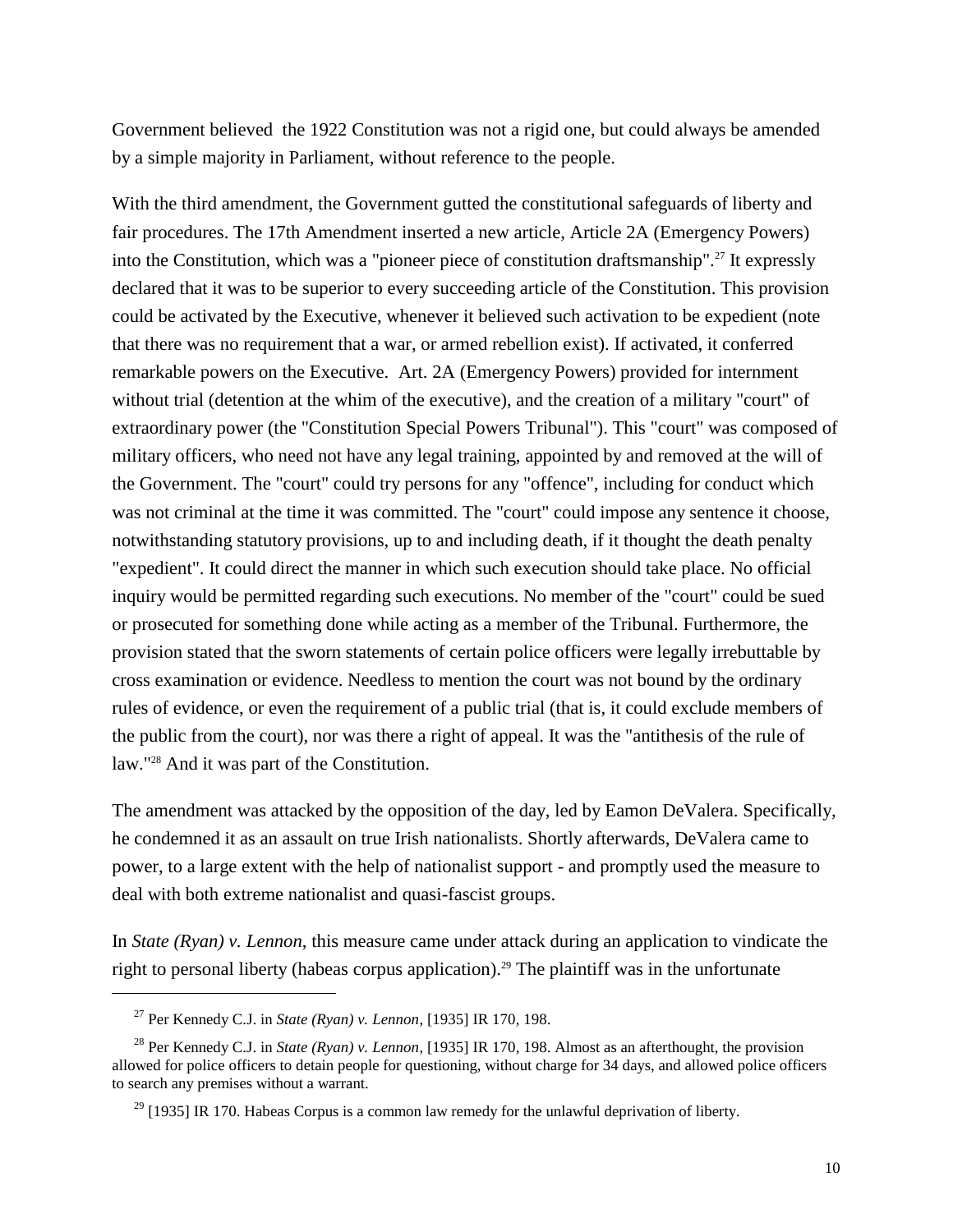position of having to argue that the article of the constitution was itself invalid. The case went before a three judge Supreme Court, comprising Kennedy C.J., Fitzgibbon and Murnaghan JJ. The majority bluntly reject the claim that Art. 2A (Emergency Powers) was unconstitutional. Dealing with the argument that rights were intended by the Constituent Assembly to be inviolable, Fitzgibbon J. considers that:

"[The enactors of the Constitution] may have intended to "bind man down from mischief by the chains of the Constitution" but if they did, they defeated their object by handing him [Parliament] the key of the padlock....<sup>30</sup>

The majority's argument is simple in its logic and devastating in its implications. The Constituent Assembly had created a Constitution, and in it had given the Parliament a power to amend it, but specified no explicit restrictions (with the exception that amendments which violated the Anglo-Irish Treaty were invalid, as the Constitution Act which gave force to the Constitution so specified that the Treaty was superior). The amendments were formally valid and there could be no review of their substance. In particular, it was not for the judges to decide that there was a hierarchy of constitutional principles, and it was not for them to decide which constitutional provisions were valid and which not. There is no "spirit embodied in our original constitution which is so sacrosanct and immutable" that contrary amendments are invalid.<sup>31</sup>

However there was one dissenting opinion, that of the Chief Justice, Hugh Kennedy. Kennedy was a nationalist lawyer (one of the drafters of the Constitution) who believed that the moth ridden straitjacket of the British positivist formalist tradition, a straitjacket in which his colleagues were enmeshed, ought to be decisively rejected. Kennedy C.J. notes that the 17th Amendment is "no mere amendment ... but effects a radical alteration of the basic scheme and principles of the Constitution ...."<sup>32</sup> Kennedy C.J. argues that any amendment of the Constitution had to be judged by several substantive standards.

The first was the Treaty which is declared to prevail in case of inconsistency, in the Constitution Act. All three judges agreed on this point, which proved an embarrassment for the Government which was amending the Anglo-Irish Treaty out of constitutional existence. However nothing in the Treaty affected the three amendments involved in this case.

<sup>30</sup> p. 234.

 $31$  p. 236.

<sup>32</sup> p. 200, 202.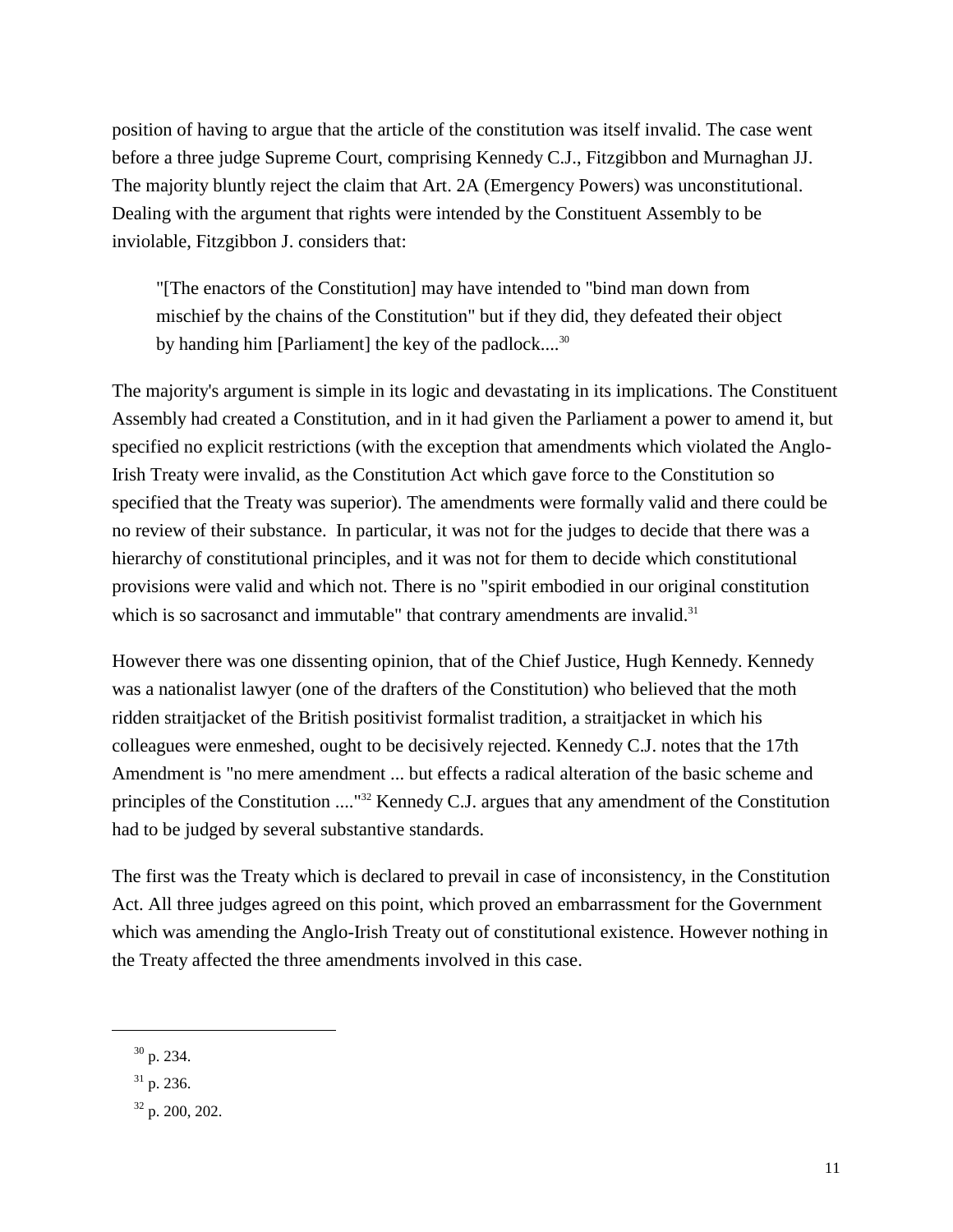Second, the Constituent Assembly specified that some provisions were of special value: separation of powers in Art. 2, the inviolability of liberty in Art. 6, the inviolability of one's residence in Art. 7, free conscience, expression and worship in Arts. 8 and 9 (note that these last two articles do not refer to inviolability). The Constituent Assembly cannot, according to the Chief Justice, $33$  be thought to have declared these principles to be inviolable and yet authorised their amendment, so Art. 50 (Parliamentary Amendment) must be subject to an *implicit* restriction as regards these:

"... the Constituent Assembly cannot be supposed to have in the same breadth declared certain principles to be fundamental and immutable, or conveyed that sense in some other words, as by a declaration of inviolability, and at the same time to have conferred upon the *Oireachtas* [Parliament] power to violate them or to alter them."<sup>34</sup>

However this does not explain why the Constituent Assembly did not simply say that the Amending power did not extend to those provisions.

A third argument centres on the nature of the amending power. According to the Chief Justice, the amending power is something outside of the Constitution itself, that is the Constituent Assembly could have declined to create an amending power, or could have bestowed the amending power on some other body.<sup>35</sup> Further, the Constituent Assembly may grant only a limited power of amendment, if it chooses. Did the amendment power include a completely unfettered power extending even to the amending of the amending power itself? This seems unlikely, because the amending power is itself curtailed (requirement of referendum, procedure of enactment). There is no sense in conferring a limited power of amendment which include the power to remove the limits so carefully put. In this case, if the amending power included the possibility of amending the power itself, this would be so unusual that one would expect to find this explicitly stated.<sup>36</sup> (The majority agreed that such was unusual but that it was not legally impossible.)

The fourth ground specified by Kennedy C.J. is the most interesting. It is a "spectacular assertion of natural law values."<sup>37</sup> The Constitution Act (that is, the act passed by the Constituent

<sup>33</sup> See *Golak Nath*, [1967] A.I.R. 2 S.C. 762, 787.

 $34$  p. 209.

 $35$  p. 218.

 $36$  p. 218 - 9.

<sup>37</sup> Kelly, *A Short History of Western Legal Theory*, (Oxford, Clarendon, 1992), p. 425.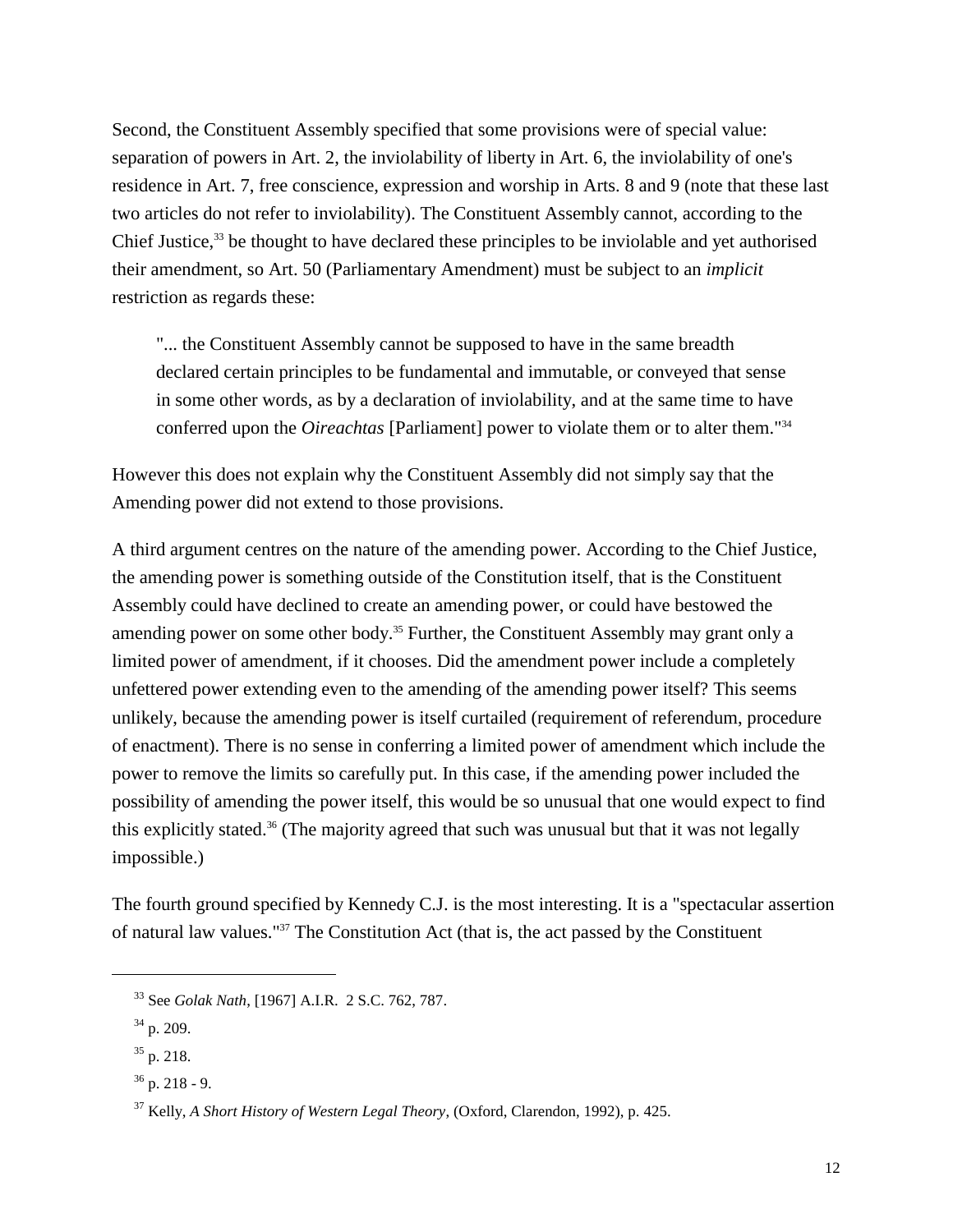Assembly which created the Constitution) referred to God as the source of all authority and Parliament had no power to alter the Constitution Act, as distinct from the Constitution. That is, the Constituent Assembly, exercising its unfettered sovereign power declared that all authority, under the Constitution derives from God. The reference to God was an implicit reference to God's authority, and to the Natural Law, discoverable by reason. This meant that any positive law which violated Natural Law was invalid (or in Kennedy's phrase, unconstitutional, invalid, absolutely null and void and inoperative<sup>38</sup>). The vesting of such arbitrary power to kill in the hands of servants of the executive constituted such a violation and the article was null and void.<sup>39</sup> In particular the provision violated the law of God, as it was an outrageous attempt to deprive judges of the power vested in them by Natural Law to do justice in dealings between citizen and state.

However the Chief Justice's defence of fundamental rights and the rule of law was only a dissenting opinion. Kennedy's was a lone voice crying in a positivistic wilderness, but it was not a cry which went unheeded forever.

In 1937 a new Constitution was adopted, by a popular referendum (thus founding it on a new *Grundnorm* - basic norm - and supplanting the old one). The Constitution is an unusual mixture of different philosophies. Thus for instance, the Preamble refers to the Holy Trinity, the common good, and the duty to assure the dignity and freedom of the individual. Art.44, as originally formulated, referred first to the duty to hold the name of God in reverence, and to the "special position" of the Roman Catholic church,<sup>40</sup> and then proceeds to guarantee freedom of religion, to prohibit religious discrimination, and to prohibit endowments of religion.

The Constitution can only be amended by a bill which is approved by Parliament and then by the people in a referendum (Art. 49). According to the text, the Constitution can be amended whether by way of variation, repeal or addition. In brief, in any way possible.

Under the Constitution judges of the High Court and Supreme Court are authorised to declare invalid any unconstitutional statute. The Constitution also includes several articles on fundamental rights (Arts. 40 - 44), although the Prime Minister in 1937 was of the opinion that these were no more than guidelines for the legislature, and were not legally enforceable.

<sup>38</sup> p. 205.

<sup>39</sup> p. 204.

 $40$  The special position and the recognition of the Jewish Congregation and various Christian churches was removed in 1972.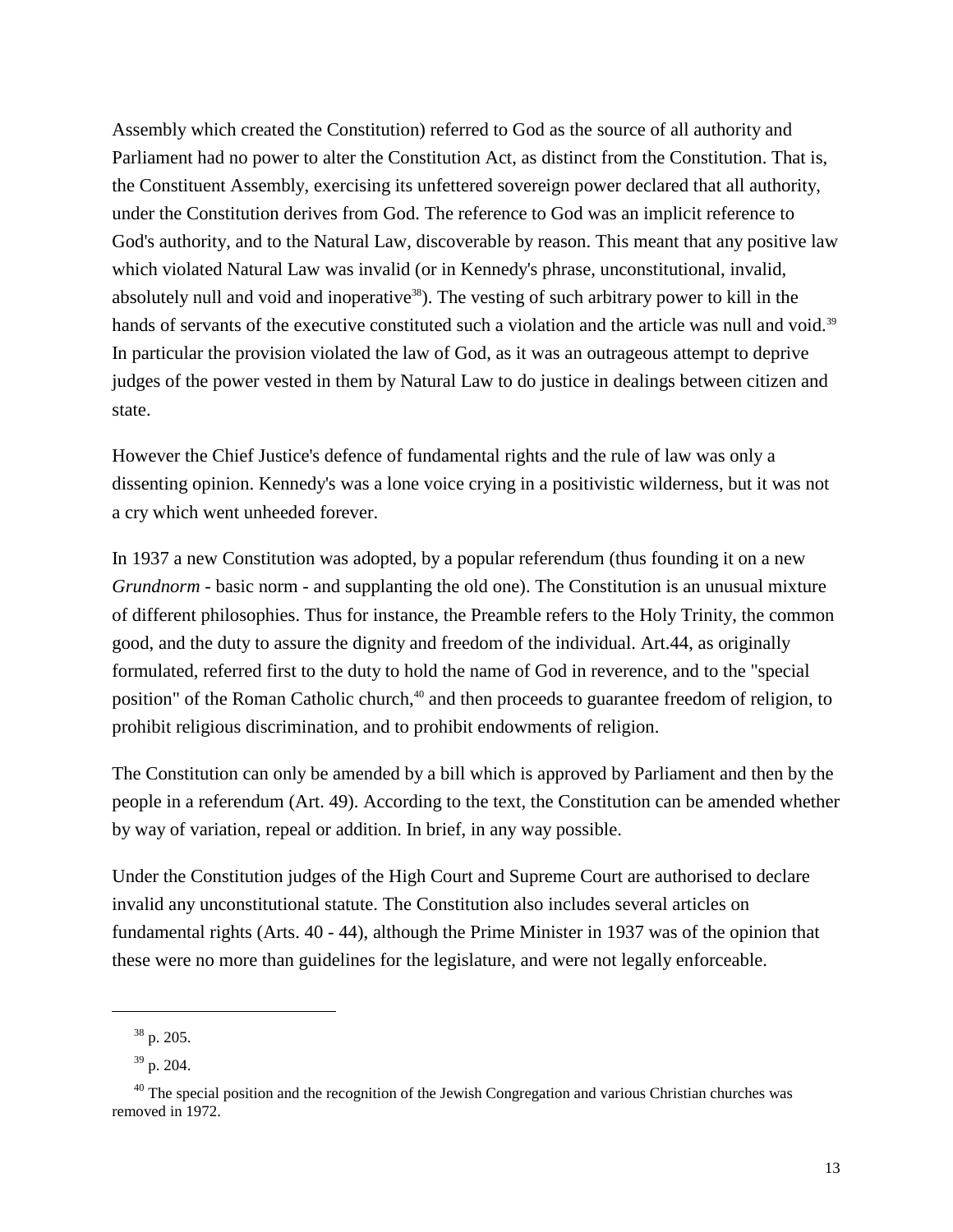Until the 1960s, a formalist positivist tradition dominated Irish law. However, three decades after the *Ryan* case, a new breed of judges, who looked for inspiration across the Atlantic to the US Warren court, began to make their mark on Irish public life.<sup>41</sup> The "constitutional revolution" had several basic planks. The judiciary reaffirmed that the Constitution is supreme over all institutions and bodies. It is for the Supreme Court to interpret the Constitution. Judges must interpret the Constitution in the present tense, that is, in the light of today's understanding of justice, and not that of 1937. When interpreting the Constitution, judges must give it a coherent, harmonious interpretation. Further, judges must protect the fundamental rights which the Constitution recognises - but note that the Constitution does not create them. The normative force of fundamental rights derives from their belonging to notions of justice, popularly called natural law, superior to the Constitution itself. The judiciary adopted a dynamic method of interpretation which required that the text be read as a coherent whole in the light of today's values, and that it be so interpreted as to protect personal rights.

Only two examples of their work will be given. In *Ryan v. Attorney General*, the courts held that the provision Art. 40.3.1<sup>42</sup> protected *all* fundamental rights and not just those enumerated in the text of the constitution itself.<sup>43</sup> Judges would decide what rights merited constitutional status as unenumerated rights. This approach was expressly based on the idea that the normative basis for rights lies outside the constitution, and that judges must refer to this basis both in interpreting explicit rights and in determining what rights were implicitly protected, or protected as unenumerated rights.

A dramatic example of this was *M'Gee v. Ireland*. <sup>44</sup> Here the Supreme Court held that it was unconstitutional to prevent a married woman from obtaining contraceptives - it violated her hitherto unknown right to marital privacy. Mr. Justice Brian Walsh issued a resounding statement of the philosophy of the Constitution, endorsing Kennedy's natural law approach:

"[The fundamental rights provisions] emphatically reject the theory that there are no rights without laws, no rights contrary to the law and no rights anterior to the law. They indicate that justice is placed above the law and acknowledge that natural

 $41$  Kelly says they led "nothing less than a revolution in constitutional jurisprudence" in "Fundamental Rights and the Constitution" in Farrell ed., *DeValera's Constitution and Ours*, (Dublin, Gill and MacMillan, 1987) p. 167.

 $42$  "The State guarantees in its laws to respect and, as far as is practicable, by its laws to defend and vindicate the personal rights of the citizen."

<sup>43</sup> [1965] IR 294.

<sup>44</sup> [1974]IR 284.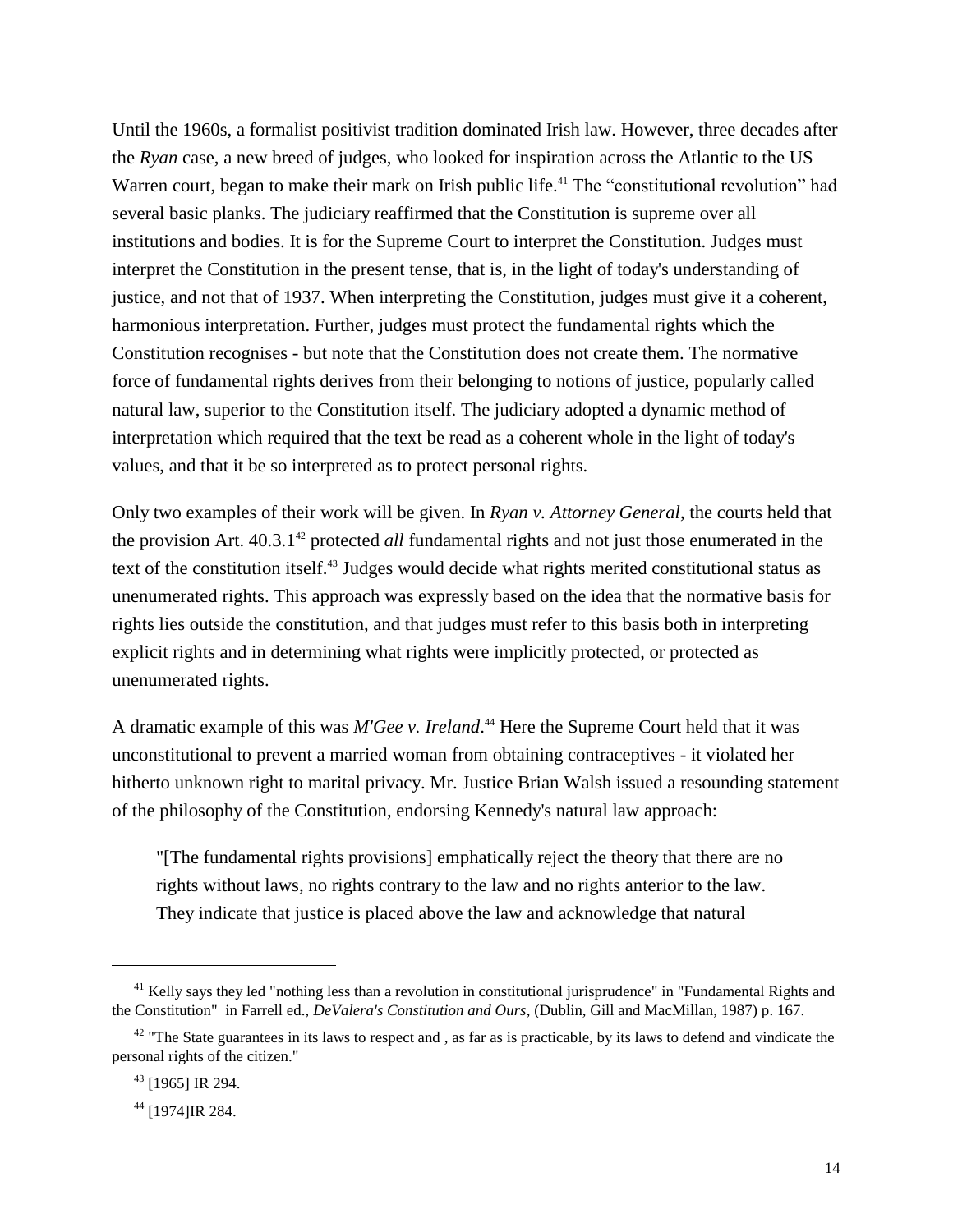rights, or human rights, are not created by law but that the Constitution confirms their existence and gives them protection."<sup>45</sup>

During the seventies judges stressed the potential of this approach. In particular Walsh J. emphasised that, given this interpretation, the State could not necessarily rely on its emergency powers to violate fundamental rights, even though the text of the Constitution apparently permitted it to do so.<sup>46</sup> Furthermore, presumably fundamental rights also override the provisions of the EC treaties, whose constitutionality is protected by Art. 29. If taken to its ultimate conclusion this doctrine means that all aliens are entitled to exercise all fundamental rights, something not made clear in the Constitution.<sup>47</sup> However the most dramatic and controversial assertion of natural law values in recent times only took place in 1993.

In 1992 the Supreme Court upheld a limited right to abortion, in the circumstance where there was a serious threat to the life of the pregnant woman.<sup>48</sup> Also in 1992 the people approved two amendments concerning abortion; one guaranteed the right to travel to receive services lawfully available abroad, the other guaranteed the right to receive information about such services.

In 1993, a Mr. Roderick O'Hanlon published an article "Natural Rights and the Constitution" where he made the following argument.<sup>49</sup> The Constitution is premised on natural law values which are superior to any positive law. Furthermore this natural law is a religious and not a secular concept. This is clear (according to O'Hanlon) from the myriad references to God and religion, from the opening words of the Preamble (the "Holy Trinity") to the final words of the text ("For the Glory of God"). The Natural Law must be interpreted as protecting fundamental rights, and chief amongst these is the right to life, including the right to life of the unborn. The constitutional amendments infringed this right, and in the light of the now redeemed opinion of

<sup>47</sup> See Barrington J. in *Finn v. Att. Gen*., [1983] I.R. 154; Hamilton P. in *Kennedy v. Ireland*, [1987] I.R. 587.

<sup>48</sup> *Attorney General v. X.* [1992] 1 IR 1. The Supreme Court rejected the Attorney's request for an injunction to prevent a 14 year old, suicidally inclined rape victim from leaving the state to have an abortion.

<sup>45</sup> P. 310.

 $^{46}$  Art. 28.3.3. says that, in times of emergency, no statute which is expressed to be for the purpose of resolving the crisis may be declared invalid. See Walsh, "The Constitution and Constitutional Rights" in Farrell ed., *DeValera's Constitution and Ours*, (Dublin, Gill and MacMillan, 1987) p. 89 - 91. He says, that an utterly evil law cannot be upheld under Art. 28.3.3, and should be invalidated by judges on the basis, not of any particular constitutional provision, but on the basis of the natural law. He expressly endorses the reasoning of Kennedy C.J. in the *Ryan* case. He notes that there is support for this attitude in *In re Article 26 and the Emergency Powers Bill Case*, [1977] I.R. 159.

<sup>49</sup> O'Hanlon, R., "Natural Rights and the Constitution" (1993) *ILT* 8; O'Hanlon, R., "The Judiciary and the Moral Law" (1993) *ILT* 129.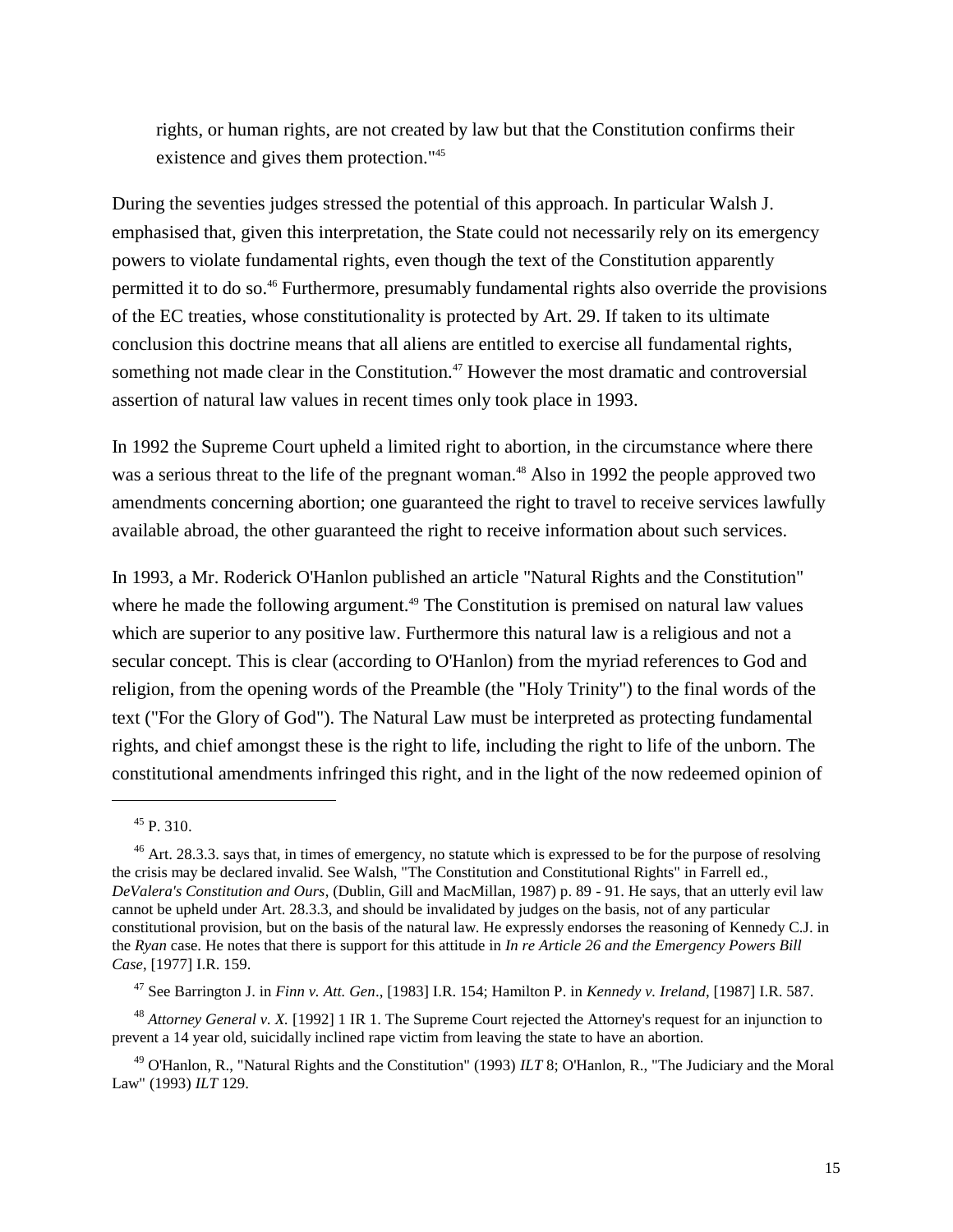Kennedy C.J., they might be considered to be invalid amendments. Incidentally Mr. O'Hanlon is no academic idler - until recently he was a judge of the High Court. O'Hanlon J.'s thesis provoked substantial (unfavourable) academic comment,<sup>50</sup> and was eventually rejected by the Supreme Court in the important *Abortion Information* case.

The case arose from the reaction to the *X* decision. Following that decision the people approved the Fourteenth Amendment in a referendum, allowing for freedom to receive and impart information relating to services lawfully available outside the State (i.e. abortions in Britain). Parliament passed the Regulation of Information (Services outside the State for Termination of Pregnancies) Bill to implement the Fourteenth Amendment.<sup>51</sup>

When the Bill was passed, President Robinson, after consulting with senior constitutional officers, decided to refer the Bill to the Supreme Court under Art. 26 of the Constitution for a determination of its validity. The Court appointed two sets of lawyers to argue against the Bill, one set invoking the right to life of the pregnant woman, one set invoking the right to life of the foetus. The Court handed down a single opinion (as required by Art. 26), read by Hamilton C.J. confirming the Bill's validity, and so precluding it from ever being challenged again in a court action.<sup>52</sup> One important element of this decision is the treatment of "natural law"; another important element is the role of constitutional interpretation.

 $\overline{a}$ 

<sup>50</sup> Murphy, "Democracy, Natural Law and the Irish Constitution"(1993) *ILT* 81; Clarke, "The Constitution and Natural Law"(1993) *ILT* 177. See the excellent discussion in Kelly, Hogan and Whyte, *The Irish Constitution*, (Dublin, Butterworths, 1994) p. 671 *et seq*.

<sup>&</sup>lt;sup>51</sup> The Bill does not refer to abortion services within the State which (except where the life of the pregnant woman is endangered) are still unlawful and unconstitutional. The Bill refers to such information about abortion services outside the State as "Act information". Under sections 3 and 4, provided certain conditions are met, one may publish abortion services information, except by a public notice posted in a public place or by unsolicited distribution of publications. Such information may only refer to services which are lawfully available in the foreign State, must be "truthful and objective", and must not advocate abortion.

Section 5 of the Bill deals with people who provide pregnancy counselling (i.e. professional counsellors). Such people may not advocate an abortion. They may only give information about abortion services if the above conditions are met, and if they provide information about all the options, in addition to abortion, available to a pregnant woman. Sections 6 and 7 require such counsellors not to have any financial or other personal interest in abortion services, nor to receive any benefit from persons providing abortion services, nor to receive any benefit from pregnant women regarding the provision of abortion information. Section 8 precludes such counsellors from making an appointment or any other arrangement for a pregnant woman with a foreign abortion service. They may however turn medical records over to the pregnant woman. Persons who violate the provisions face a fine of up to 1,500 pounds.

The Bill does not explicitly deal with certain matters, most notably with whether the parents of a minor, or the husband of a pregnant woman, have any right to be informed about her activities and request for abortion information. Also the duties of pregnancy counsellors, doctors, etc. are left unclear.

<sup>52</sup> *Abortion Information case*, [1995] 2 I.L.R.M. 81. Page references are to this report.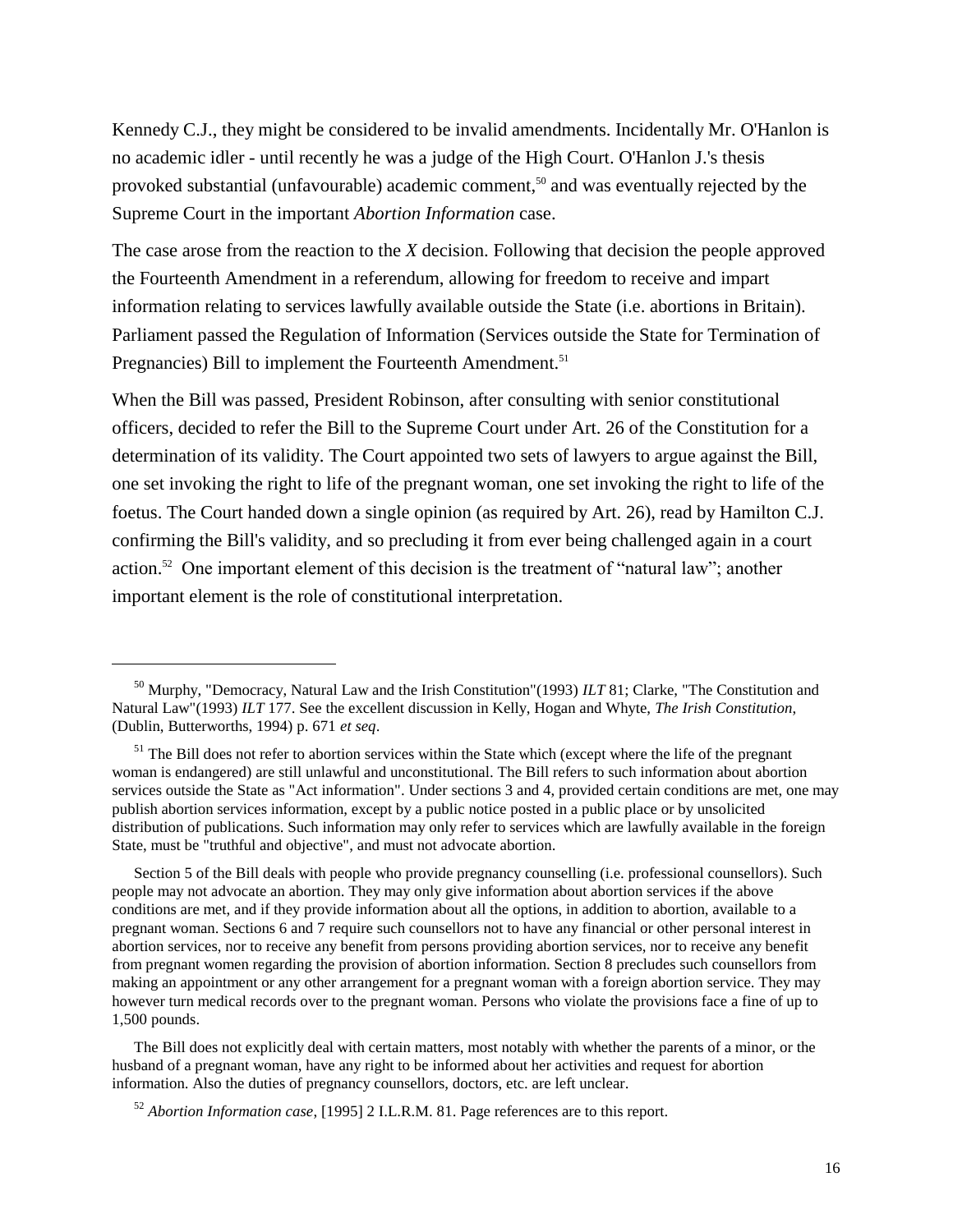Counsel arguing the position of the foetus tried to argue that the Fourteenth Amendment on which the bill was based was itself unconstitutional. The argument ran as follows: the Constitution is founded on the natural law; anything which assists in an abortion violates the natural law; the provision of abortion information is such a violation and so cannot be rendered constitutional by a referendum. In making this argument the lawyers were relying on some of the more extreme statements made by Irish lawyers about the natural law underpinnings of the Constitution.<sup>53</sup>

The Supreme Court dismisses this claim: "The court does not accept this argument" (p. 102). This argument assumes, wrongly, that the natural law is the foundational law of the State. Art. 5 of the Constitution identifies Ireland as a "sovereign, independent democratic state". Art. 6 of the Constitution says that all powers of government derives "under God, from the people, whose right it is ... to decide all questions of national policy ....". The people are the supreme authority and the Constitution is their creature.<sup>54</sup> Those powers of government may only be exercised in the manner proscribed by the Constitution which creates those powers, and "limits, confines and restricts" them (p. 103). The Constitution is supreme, and any measure which violates it is invalid and unlawful (p. 104). Each organ of government is required to act "subject to the provisions of this Constitution", and, in addition, judges swear an oath to uphold the Constitution. There is no power to review the substance of a constitutional amendment, provided it is carried out in a procedurally correct manner.<sup>55</sup>

Counsel's argument is based on what the Court identifies as a misreading of several cases. The cases which refer to unenumerated personal rights and extra-textual values do not recognise the natural law as superior to the Constitution (p.  $105 - 107$ ).<sup>56</sup> In particular, the Court reiterates what Walsh J. said in *M'Gee*, that in a "pluralist society", courts cannot choose between the philosophies of different theologians and different denominations (p. 107). What counsel sees as reference to the superiority of natural law is actually the interpretation of the Constitution which involves reference to extra-textual values. In particular the unenumerated personal rights cases do not establish the superiority of natural law. Rather in each case the court had:

 $\overline{a}$ 

<sup>53</sup> This extreme position can be found variously in *State (Ryan) v. Lennon*, [1935] I.R. 170, per Kennedy C.J. diss.; Grogan, "The Constitution and the Natural Law" (1954) 8 *Christus Rex* 201; Walsh, "The Constitution and Constitutional Rights" in Litton, ed. *The Constitution of Ireland*; O'Hanlon, "Natural Rights and the Irish Constitution", (1993) *ILT* 8; O'Hanlon, "The Judiciary and the Moral Law", (1993) ILT 129.

<sup>54</sup> Referring to Budd J. in *Byrne v. Ireland*, [1972] I.R. 241, 295.

<sup>55</sup> Confirming earlier High Court authority: *Finn*, [1983] I.R. 154.

<sup>56</sup> *Ryan v. Att. Gen.*, [1965] I.R. 294; *M'Gee v. Ireland*, [1974] I.R. 284; *State (Healy) v. Donoghue*, [1976] I.R. 325; the *X case*, [1992] 1 I.R. 1.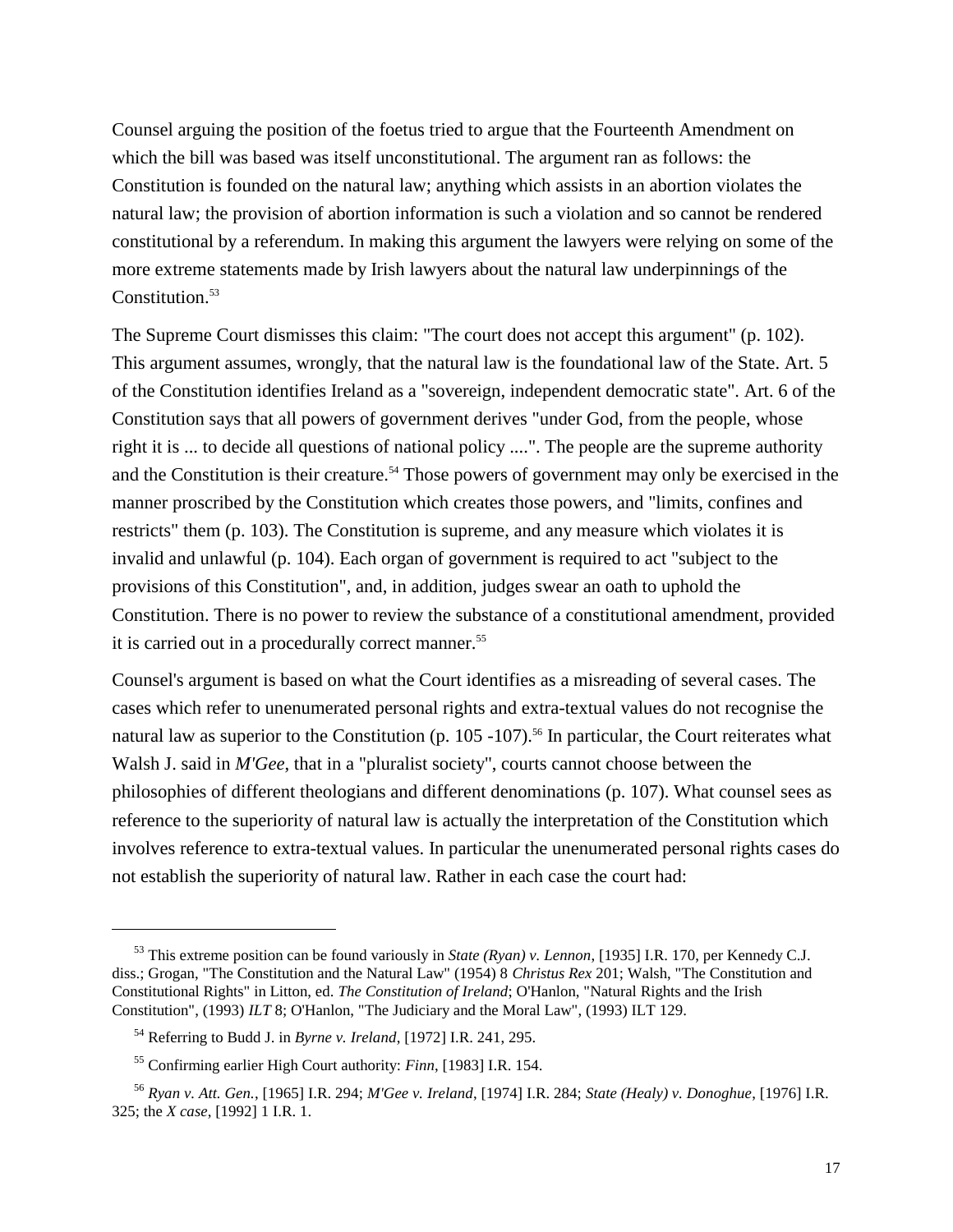" ... satisfied itself that such personal right was one which could be reasonably implied from and was guaranteed by the provisions of the Constitution, *interpreted in accordance with its ideas of prudence, justice and charity*." (p. 107, italics added)

The Fourteenth Amendment is valid, and must be interpreted in accord with the Court's ideas of prudence, justice and charity.

These comments on interpretation and the natural law are of the greatest importance. First, they emphasise that it is legitimate for courts to refer to extra-textual values to interpret the Constitution. The courts must pursue a synthesis between the constitutional text and fundamental values (p. 107). Second, these fundamental values do not override the Constitution. That would fail to do justice to the sovereignty of the people, who are the supreme authority. To put it in more theoretical terms, the natural law argument sought to vindicate natural rights, such as the right to life of the unborn, and put them on a higher plane than procedural rights, expressed through political participation. The Supreme Court rejects this position, and rather tries to find a synthesis which does justice both to popular sovereignty and fundamental rights.<sup>57</sup>

The Irish courts - unlike the German Constitutional Court - rejected the power to review the constitutionality of procedurally correct amendments. Yet it still endorses the interpretative technique which makes the assertion of that power quite plausible - that the open-ended guarantees of rights must be interpreted according to the (judicially announced) evolving standards of justice.

### **INDIA**

l

"Judicial restraint" and "deference" are not terms that one can easily use when discussing the Indian case law on this topic. The Indian example is even more interesting than the German and Irish ones, primarily because Indian judges, rightly regarded as the most activist in the world, have struck down several constitutional amendments.

The 1950 Indian Constitution creates a federal structure, guarantees rights to equality and freedom, establishes judicial review of legislation, and sets up a national Parliament which elects the Prime Minister. Again, this a is a modified Westminster model, with a President exercising the roles of the monarch in the UK system.

<sup>57</sup> This argument relies on Habermas' *Between Facts and Norms*, where he also argues for such a synthesis, rather than a straightforward superiority of either the rights of the moderns or the ancients. See also Rawls, *Political Liberalism*.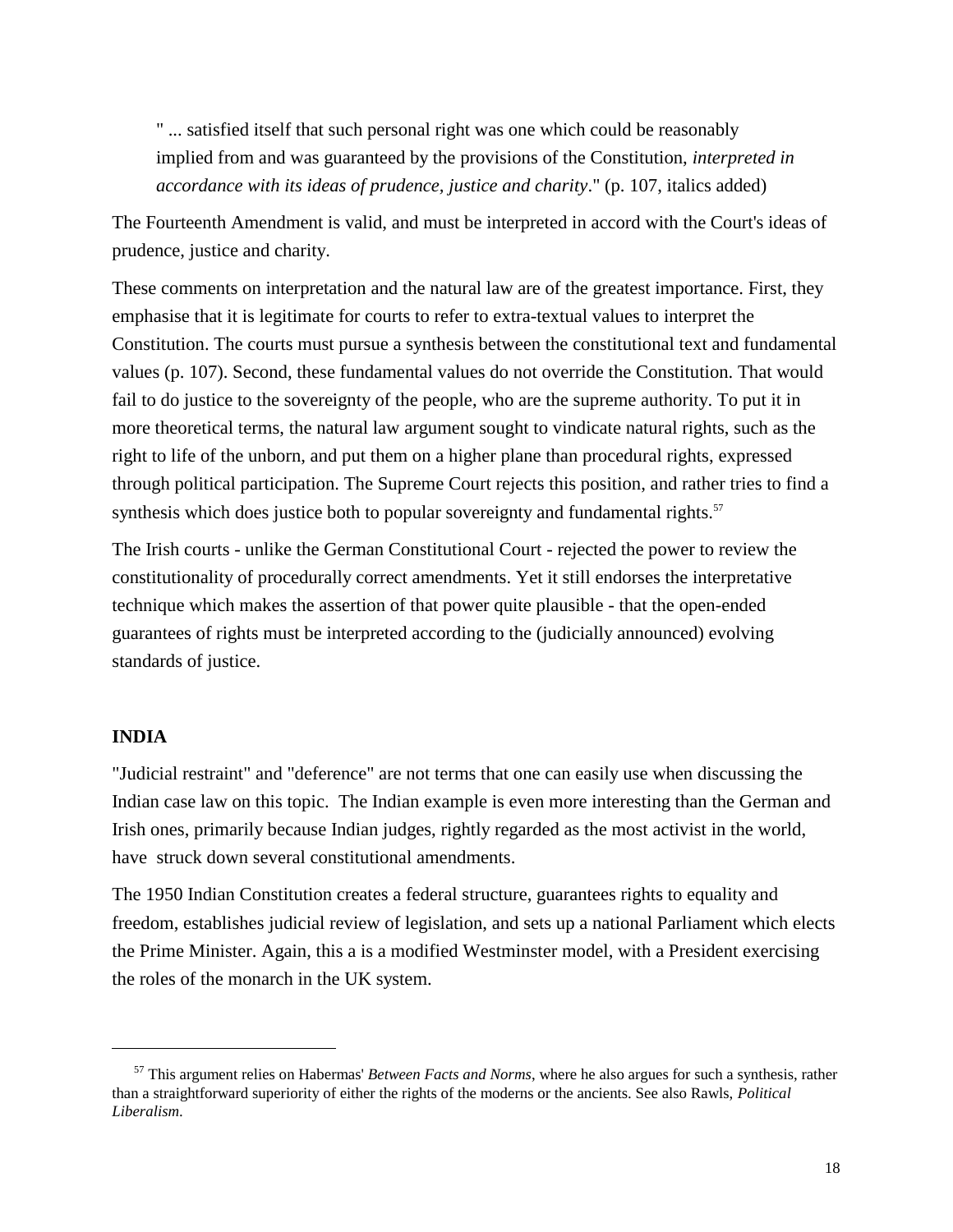Three amendment procedures exist in the Constitution. Certain articles foresee amendment by a simple legislative act. These relate to social problems where a flexible approach was thought necessary. Second, amendments affecting the federal structure require that a bill be approved by the national parliament by a vote which represents both an absolute majority of members and a two-thirds majority of those present and voting, plus ratification by no less than one half of the state legislatures. For all other provisions the procedure required is the same as the one just mentioned save that there is no need for ratification by any state legislature (Art. 368 (Amendment)).

Constitutional politics in India has been marked by clashes between the Supreme Court and the political organs. The Court early established that its fundamental task was to "safeguard the fundamental rights and liberties of the people" and this it has, at times aggressively, done.<sup>58</sup> Thus, for instance, the Supreme Court has held that a constitutional amendment saying that Parliament shall determine the level of compensation in cases of confiscation of property, did not mean that Parliament had *carte blanche*: "compensation" has the inherent meaning of *just* payment.

Indeed, many of the most bitter disputes in India centre on social and economic reform, and especially, the ownership of property. In 1951, 1954, 1964, and 1971 Parliament passed amendments which reversed court decisions relating to the regulation and confiscation of land. The 17th Amendment (1964), extended the power of Parliament to abolish property rights. It also inserted certain land reform measures into an appendix to the Constitution, the Ninth Schedule, to guarantee their constitutionality.

In *Golak Nath's* case this constitutional amendment was challenged.<sup>59</sup> Five judges ruled that they could not decide on the constitutionality of constitutional amendments. However eleven judges were sitting on the court and six of them ruled that Art. 368 (Amendment) did not permit the abridgement of rights, even by an amendment.<sup>60</sup> The majority relied on two main reasons for saying that Art. 368 (Amendment), which does not refer to any exceptions to the amending power, did in fact have this exception. First, the rights and freedoms are given an especially prominent place, reflecting the fact that the people have reserved these rights to themselves: Art. 13 (Protection of rights) expressly declares invalid any law which violates them. The priority of these rights is something that the Constitution *recognises*; it does not grant the rights. It is for this reason that no law can abridge fundamental rights, even if every one in the Parliament supports

<sup>58</sup> Cassels, "Judicial Activism and Public Interest Litigation in India" 37 *Am. J. Comp. Law* 495 (1989).

<sup>59</sup> *Golak Nath v. Punjab*, A.I.R. [1967] S.C. 1643.

<sup>60</sup> This overturned *Sankari Prasad Singh Deo v. India*, A.I.R. [1952] S.C. 89.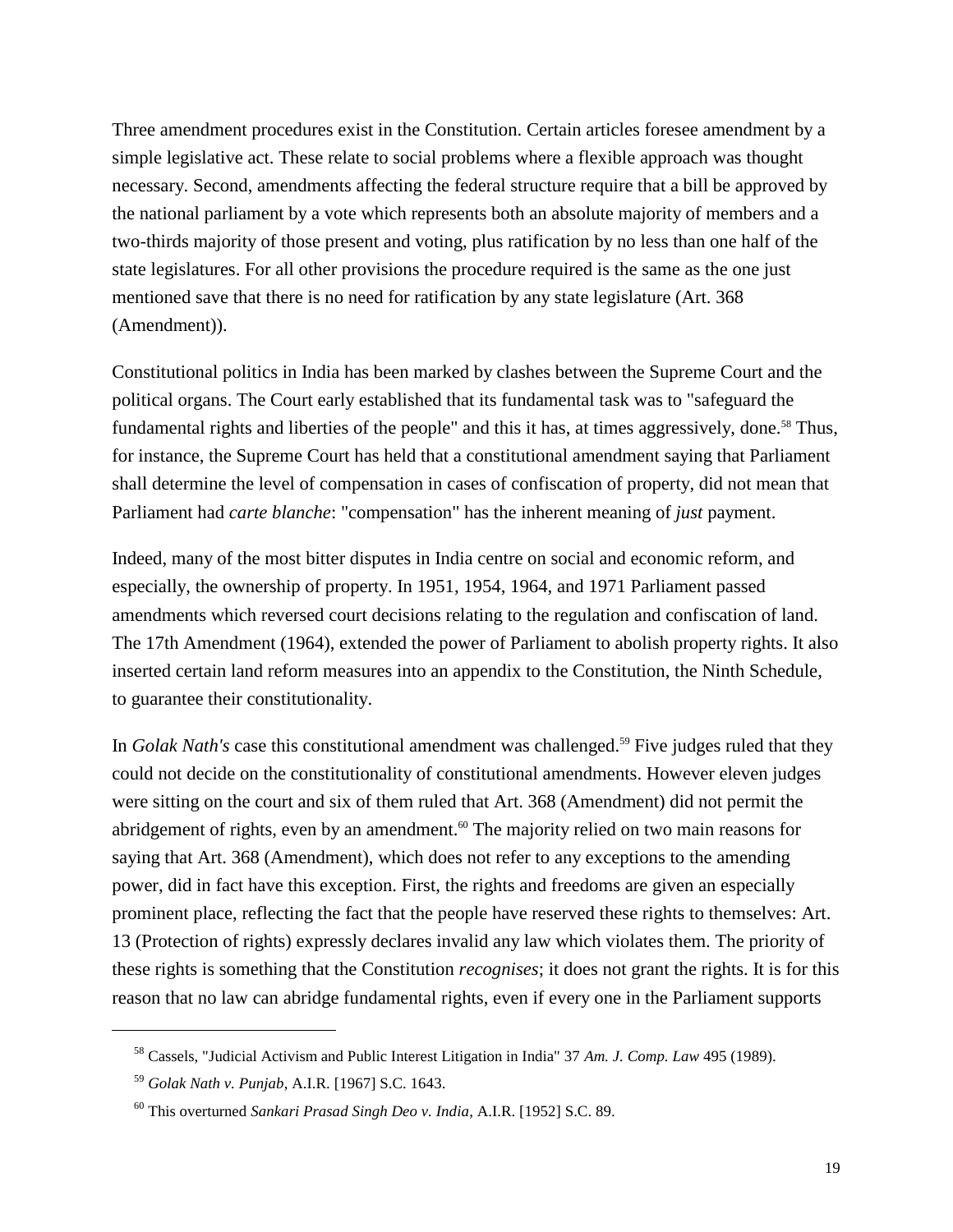it. Second, Art. 368 (Amendment) does not create any new power for the Parliament: it simply recognises a procedure whereby an ordinary law (albeit one passed with specified majorities) may amend the Constitution. The power so regulated is the legislative power, and, as just mentioned, Art. 13 (Protection of rights) prohibits the enactment of laws which violate rights. Accordingly, a law passed according to the amendment procedure is still a law and subject to Art. 13. According to the Supreme Court, only a new Constituent Assembly can abridge fundamental rights. (The requirement of a new Constituent Assembly is without any foundation in the text of the Constitution, and it is difficult to see how it can constitutionally be done.)

The majority declared that their decision was to have prospective effect only, and so the amendments in this case were accepted as enforceable. (This was the first Indian case to accept the US notion of prospective overruling).

The minority condemned as fictitious the notion that Art. 368 merely recognised a special legislative procedure, but created no power to amend the Constitution. Rather Art. 368 (Amendment) created a constitution amending power, a power to create constitutional, not merely statutory norms.

In 1971 Indira Gandhi, seeking a mandate for reform, won a general election and her Congress (I) party received two-thirds of the seats of Parliament, enough to enact amendments to the Constitution. Parliament enacted the 24th, 25th, 26th, and 29th Amendments, to put an end to meddlesome judges and awkward property owners. The 24th made the following changes: it introduced Art. 13 clause 4, which stated that nothing in Art. 13 (Protection of Rights) applied to the amending power under Art. 368 (Amendment); further Art. 368 (Amendment) (3) was changed so as to render Art. 13 (Protection of rights) inapplicable to Art. 368; third, the amendment provided that Parliament may exercise the constituent power and could now amend the any part of the Constitution, whether by way of "addition, variation or repeal". The 25th made more changes to the property provisions; it provided that statute should determine the principles governing the amounts (not "compensation") payable upon confiscation, and that no law should be challenged on the grounds that the amount was inadequate. Laws giving effect to Art. 39 (b) or (c) (Directive Principles) were deemed to be constitutional even if they transgressed Art. 14 (equality), Art. 19 (freedoms), or Art. 31 (property). It further declared that no law, which declares itself to be implementing the directive principles of social policy in Art. 39 (b) or (c) could have its constitutionality questioned on the grounds that it did not promote those policies.<sup>61</sup>

 $\overline{a}$ 

<sup>61</sup> This was passed to overturn the decision in *R.C.Cooper v. India*, [1970] A.I.R.S.C. 564.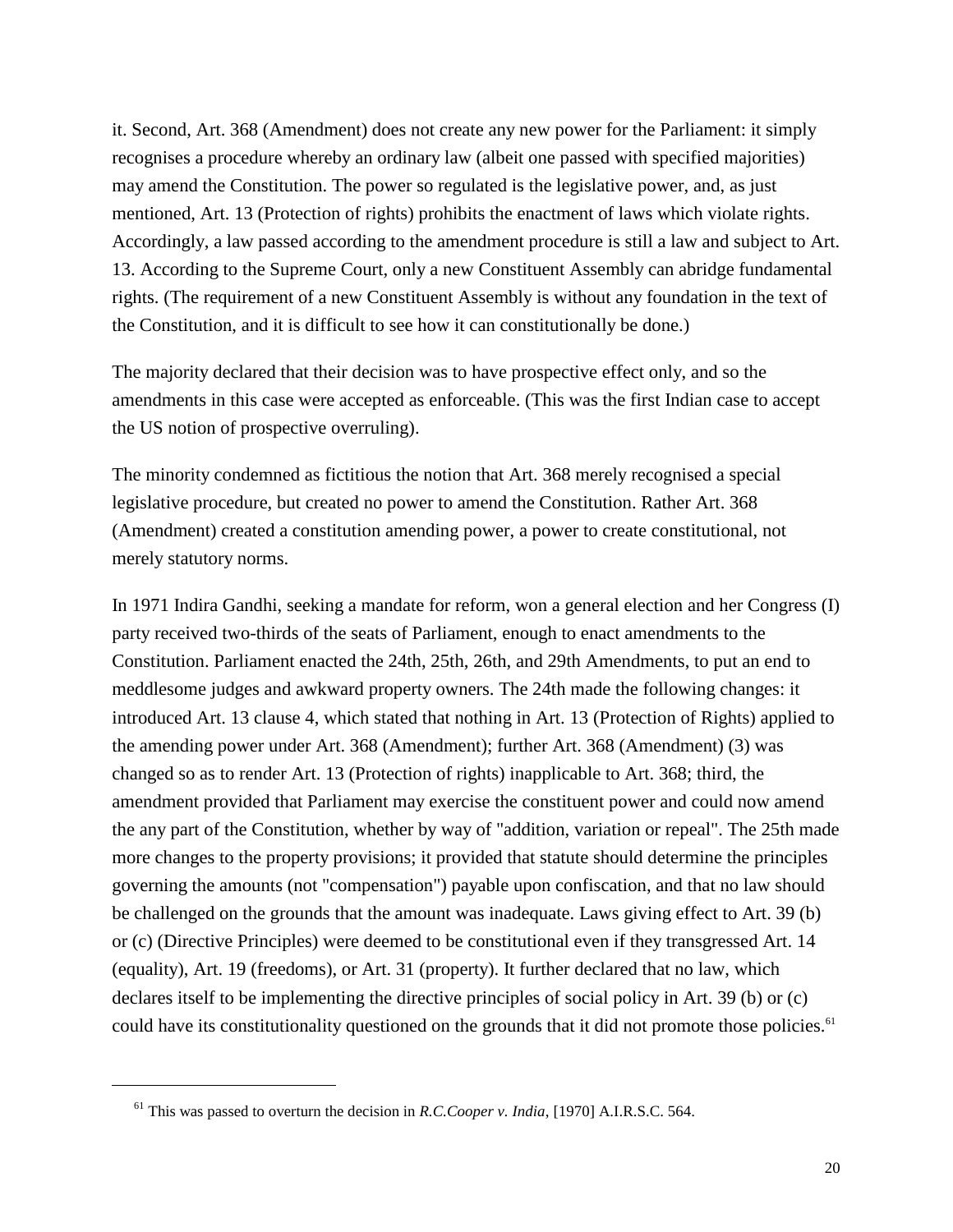The constitutionality of these provisions was challenged in the case of *Kesavananda v. State of*  Kerala.<sup>62</sup> The first issue was whether Parliament could amend the fundamental rights provisions. The 13 judges held that *Golak Nath* was wrongly decided: Art. 368 (Amendment) permitted the amendment of any part of the Constitution. Accordingly the 24th Amendment was valid. However this was a case of one step back, and two steps forward.

Seven of the judges (a bare majority) held that Art. 368 (Amendment) did include an implied limitation on the Amendment power: Parliament could only amend the Constitution, it could not abolish its essential features. The majority judges relied on several arguments.<sup>63</sup> First, "amend" does not mean to destroy, but merely to alter non-essential elements. Second some argued that the Preamble and other provisions indicated that certain principles were especially important: constitutional supremacy, democratic republican government, secularism, separation of powers, federalism, welfare state, national unity, individual freedom were the values so identified, though the judges did not agree on the exact list. Sikri C.J. emphasised that these principles were founded on the dignity and freedom of the individual. These principles are immutable: the sovereign people would not permit them to be altered, and if they did, then they would have expressly said so.<sup>64</sup>

Six judges dissented. They argued that all parts of the Constitution were of the same status, and none could be given such a priority over any other. The amending power clearly encompassed the repeal of any provision, even a basic one. One judge observed that Parliament, exercising its constituent power was the appropriate protector of fundamental rights.<sup>65</sup>

One member of the seven judge majority, Khanna J., held that the right to property was not part of the basic structure and therefore the amendments restricting property rights were valid. However he agreed that the provision of the 25th Amendment purporting to oust review by the court over whether a law, expressed to be for the purpose of effectuating the directive policies (Art. 31 (b), (c)), was in fact for those purposes, was objectionable. According to the seven judges this would allow Parliament to do anything, simply by invoking those purposes, and that

 $\overline{\phantom{a}}$ 

<sup>62</sup> A.I.R. [1973] S.C. 1461. Incidentally the case is 700 pages long! See Surendra Malik (ed.) *The Fundamental Rights Case: The Critics Speak!* (Lucknow, 1975); Rajeev Dhavan, *The Supreme Court of India and Parliamentary Sovereignty*, (New Delhi, 1976).

<sup>63</sup> Incidentally, Sikri C.J. referred approvingly to Kennedy's speech in *Ryan* para. 358.

<sup>&</sup>lt;sup>64</sup> As far as the attempt to change "compensation" to "amount" was concerned, the Supreme Court allowed this but insisted that the amount could not be set arbitrarily.

<sup>65</sup> Some of the judges relied on the majority judgements in the *Ryan* case: para. 936, 937, 1012, 1304.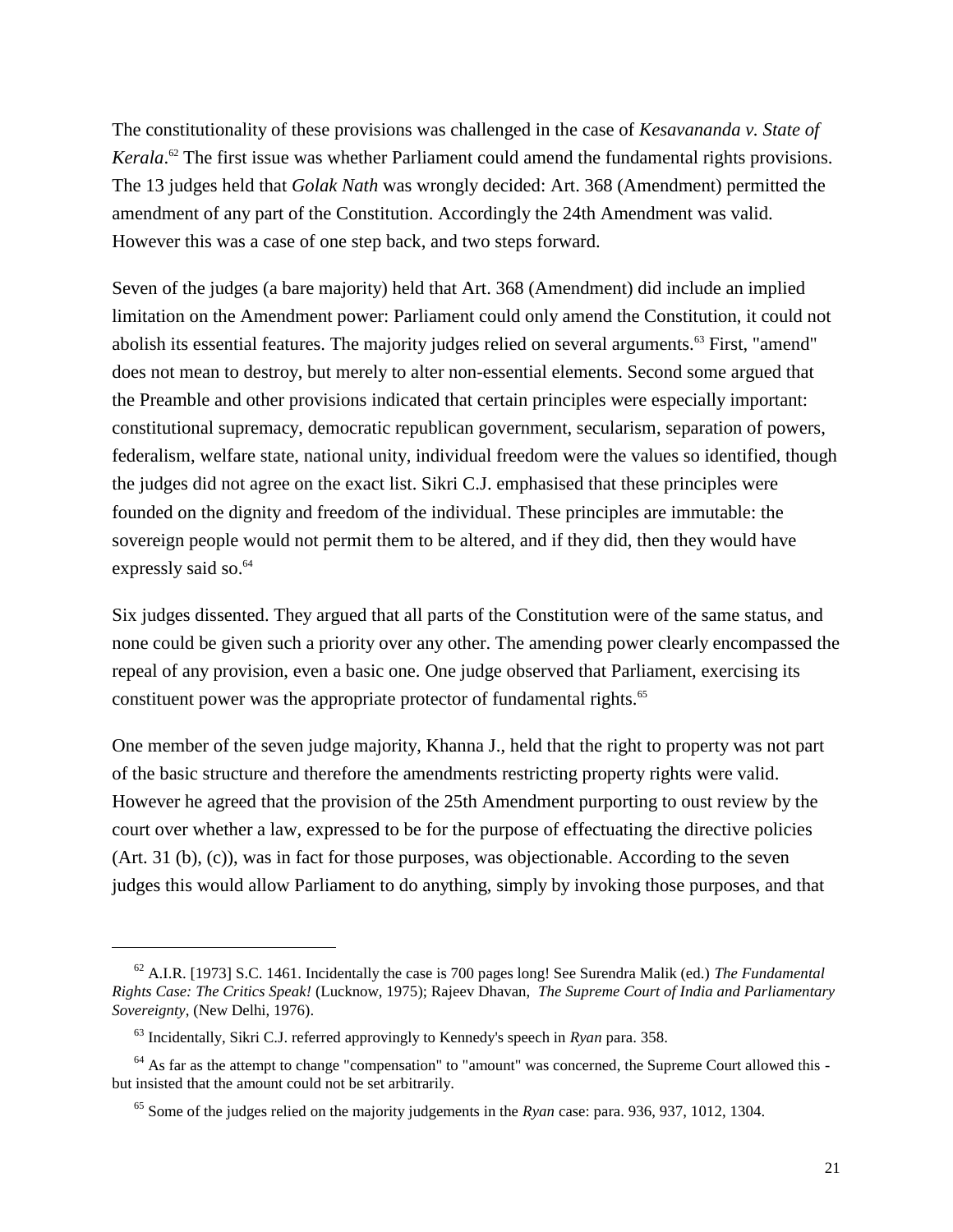would abolish judicial review and the protection of basic rights. That section was accordingly unconstitutional.

Mrs. Gandhi expressed her annoyance at this, by refusing to appoint the most senior judge as the Chief Justice, upon the Chief Justice's retirement. Rather, she ignored this constitutional custom and appointed the most senior member of the six judges who opposed the essential features doctrine.<sup>66</sup> However, more was to come.

In June 1975, a High Court declared that Mrs. Gandhi's election in 1971 had been invalid (because she had engaged in corrupt practices) and that she was barred from election for six years. Gandhi's reaction was prompt and remarkable: the Prime Minister of India staged a *coup d'état*.

She advised the President to issue a Proclamation of Emergency arising from internal disturbances (there had been some violence in certain areas). The rights to life, liberty and expression were suspended. Tens of thousands were interned without trial, including members of Parliament. The tamed Parliament then enacted two rather extraordinary amendments. The 38th provided that the decision of the President to issue a Proclamation of Emergency was unreviewable by any court. The 39th Amendment retrospectively altered the laws under which Gandhi had been convicted of election offences; and it also prohibited any court from adjudicating any issue on the elections of the President, Vice-President, Speaker of the House and the Prime Minister, even if such a matter was already pending before the court at the time of the amendment. One must appreciate the tact of Mrs. Gandhi in not limiting the exception just to the office of Prime Minister!

At this stage Mrs. Gandhi's appeal went before the Supreme Court. The court was composed of five judges. Four of these, including the Chief Justice had voted against the essential features doctrine, and the fifth was Khanna  $J<sup>67</sup>$ . The Chief Justice had been appointed as a "committed" judge, i.e. one who would promote national policies. Given the opinions expressed by the judges in the earlier case, Mrs. Gandhi must have felt confident.

<sup>&</sup>lt;sup>66</sup> The judge was Ray J., who had been the only judge to dissent when the Supreme Court invalidated an Executive order depriving Indian princes of certain privileges: *Madhav Rao Scinda v. India*, A.I.R. 1971 S.C. 530. Gandhi used the Executive Order, when Parliament failed, by one vote *to pass a constitutional amendment which would do the same*. See R. Dhavan, and A. Jacob, *Selection and Appointment of Supreme Court Judges* (Bombay, 1978).

<sup>67</sup> *Indra Nehru Gandhi v. Raj Narain*, A.I.R. [1975] S.C. 1590. Incidentally Khanna J. was the only judge to dissent in the case upholding the suspension of Habeas Corpus during the Emergency: *A.D.M. Jubbalpore v. Shiv Kant Shukla*, A.I.R. [1976] S.C. 1207.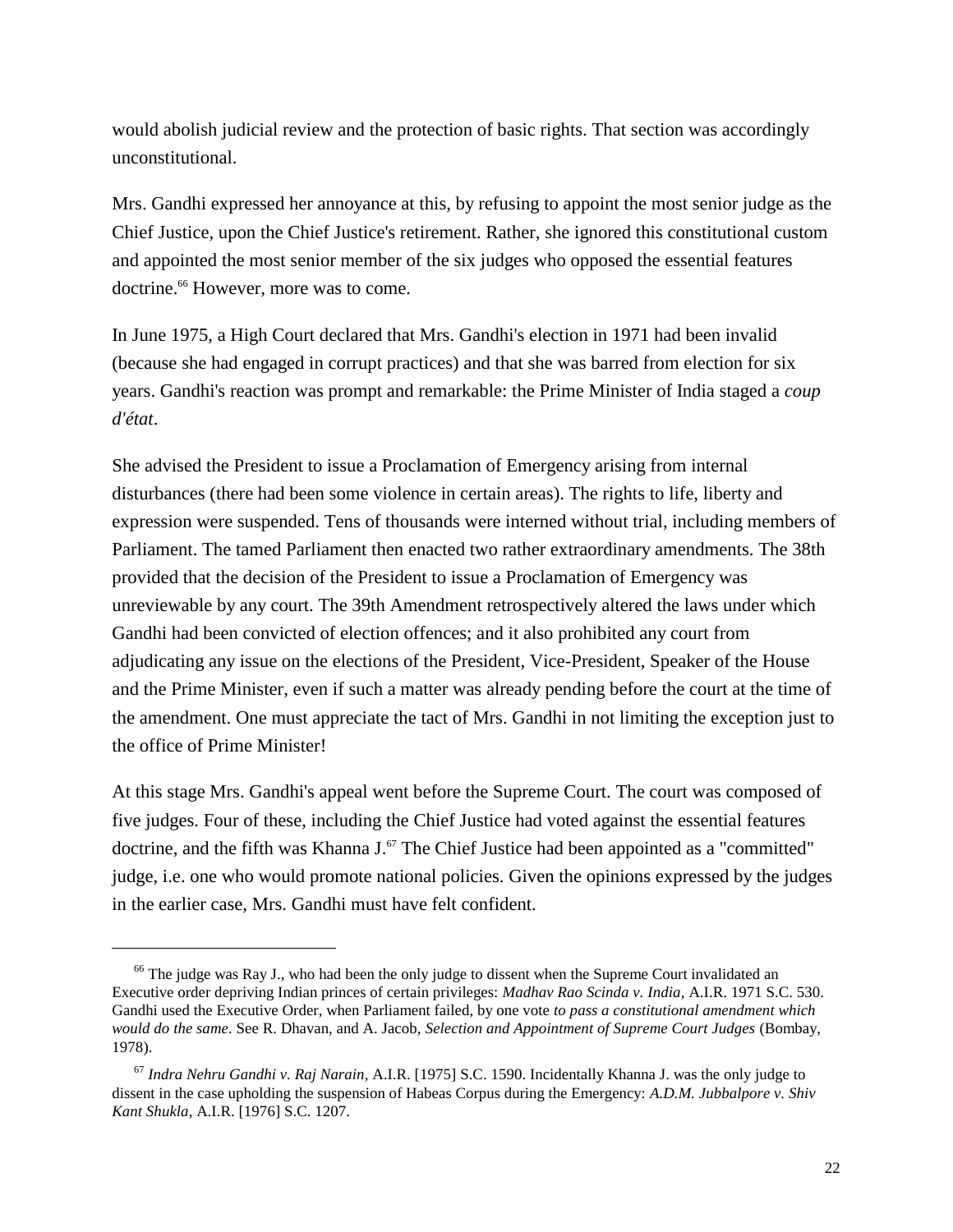The judges upheld the retrospective alteration of the election laws - Mrs. Gandhi had been validly elected, in law. However, the Court declared that the 39th amendment, in trying to preclude judicial review, violated three essential features of the constitutional system. Without judicial review of the fairness and legality of elections, fair democratic elections would be a myth. Further, equality was violated by setting a special status for four specified constitutional officers. Third, the invasion of the judicial power, particularly in a case already pending before the courts, violated the separation of powers. Therefore that section was invalid.

This was the most significant defiant act of the judiciary during the Emergency, which lasted until 1977. For a time Gandhi considered implementing what would have been a new constitution with a French style "elected monarch", but did not. Rather, she retaliated with the 42nd Amendment which, indeed, may be described as the constitutional amendment to end all constitutions. As well as extending the power of the Executive, the Amendment's 59 sections launched a campaign of war against the judiciary. In particular it declared Parliament's constituent power to be absolute, declared that legislation implementing directive policies were superior to fundamental rights, and restricted the courts' range of remedies and actions. The Amendment also required that statutes could only be invalidated if five out of seven Supreme Court judges voted to do so.<sup>68</sup> The Emergency Parliament inserted 101 statutes into the 9th Schedule to the Constitution, thus protecting their constitutionality (The 9th Schedule now includes about 200 statutes). Also Parliament extended its term by a year. $69$ 

As surely as Gandhi retaliated against the courts, retaliation was visited upon her. The electorate terminated its mandate for the Congress (I) party in the 1977 elections. The Janata Party succeeded Congress (I) after its humiliating defeat at the hands of the electorate. The JP proceeded to restore India to normalcy, with the 43rd and 44th Amendments. In particular, it greatly reduced the powers available to the Government during an Emergency. However it was only partially able to reverse the 42nd Amendment, because the Upper House of Parliament, onethird of whose members are elected every two years, contained enough Gandhi supporters to block some of the reforms. In particular the primacy of the Directive Principles, and the absolute nature of the constituent power remained untouched by the reformers. Then in late 1979 Mrs. Gandhi returned to power.

l

<sup>68</sup> See R. Dhavan, *The Amendment: Conspiracy or Revolution*, (Allahabad, 1978).

<sup>69</sup> See Nayantara Sahgal, *Indira Gandhi's Emergence and Style*, (New Delhi, 1978), Mary Carras*, Indira Gandhi: In the Crucible of Leadership*, (Boston, 1979); Baxi, *The Indian Supreme Court and Politics*, (Lucknow, 1980); G. Mirchandani, *Subverting the Constitution*, (Columbia, Mo., 1977); Kuldip Nayar, *The Judgement: Inside Story of the emergency in India*, (New Delhi, 1977); David Selbourne, *An Eye to India: The Unmasking of Tyranny*, (New York, 1977); P. Bhushan, *The Case that Shook India*, (New Delhi, 1978).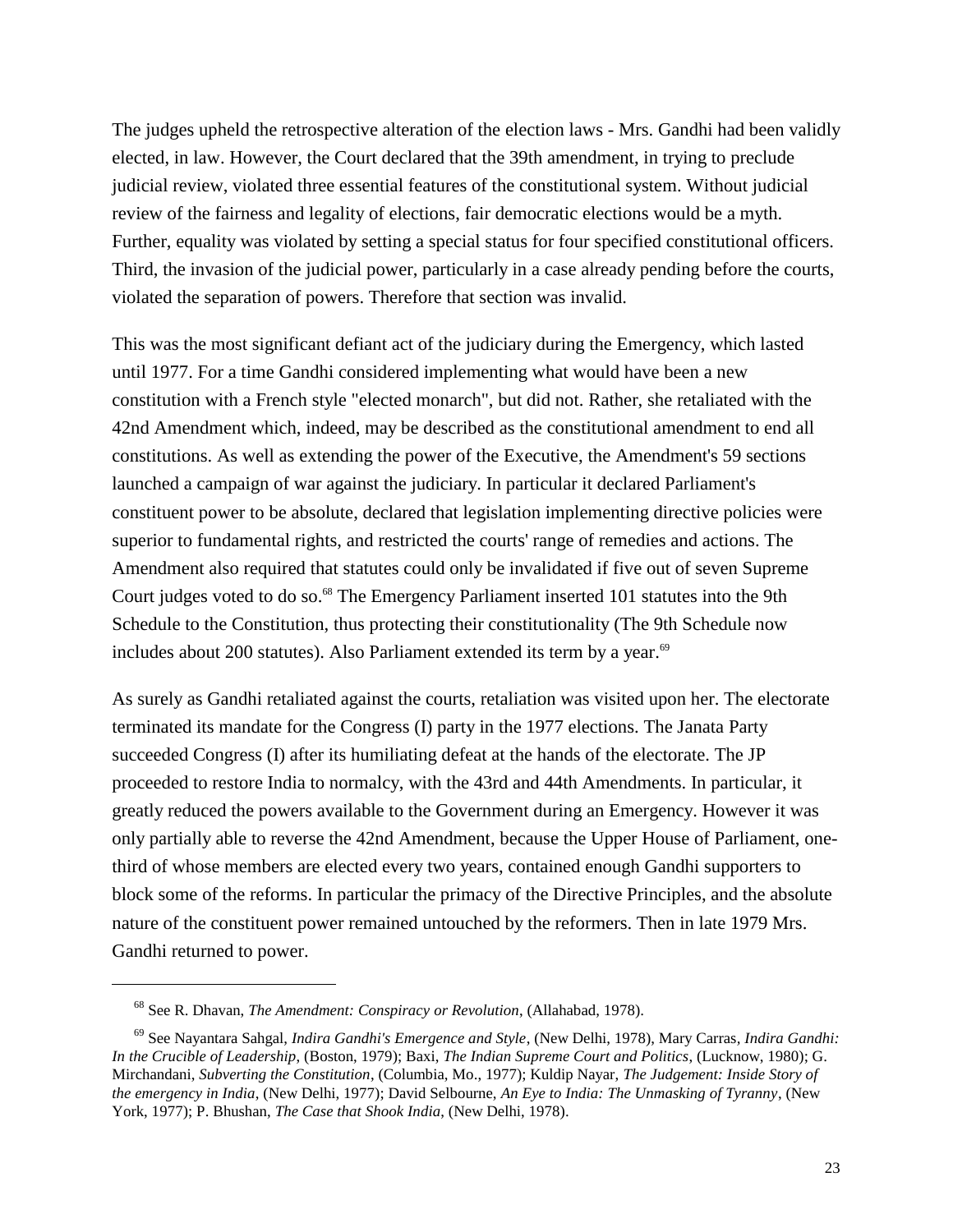Four months later, the Supreme Court reasserted itself. In *Minevra Mills*, the Supreme Court declared invalid the two offensive provisions of the forty-second amendment. Specifically, it held that constitutional amendments could be reviewed and that the courts could examine legislation to determine whether they furthered the Directive Principles.<sup>70</sup>

"Since the Constitution had conferred a limited amending power on Parliament, the Parliament cannot under the exercise of that limited power enlarge that very power into an absolute power. Indeed a limited amending power is one of the basic features of our Constitution and therefore, the limitations on that power cannot be destroyed." (p. 1798)

This is the most interesting of the cases, for the JP government had lacked the formal possibility to change this amendment, and Gandhi had no wish to change it. However the Supreme Court appreciated that it had both the formal doctrine and the effective legitimacy to, return (most of) the Indian constitution to the Indian people.

There are two consequences of this saga. It is clear that the Indian judiciary, because of the sustained attacks on it, was unduly politicised in a party political sense during the late seventies, and this has had a detrimental effect on the judiciary.<sup>71</sup> Second, the Supreme Court, sensing the popular approval of its 1980 decision, has felt encouraged in its search to reassert its role in Indian political life, and to redeem its record.<sup>72</sup> Irrespective of the essential features doctrine, this sense of legitimacy has led the court into some quite remarkable forays of activity, under the guise of Public Interest Litigation.<sup>73</sup>

 $\overline{\phantom{a}}$ 

 $73$  There are several elements to this renewed Indian judicial activism. The first is the expansive reading given to certain constitutional provisions, notably Art. 14 (Equality) and Art. 21 (Life and Liberty). The Supreme Court of India has transformed these from simple guarantees of life, liberty and equality into a wide ranging guarantee of fairness which includes the right to live with "basic human dignity."73 In this manner the Court has circumvented the express judicial unenforceability of Part IV, Directive Principles of State Policy. The second element involves loosening the rules on standing (*locus standii*), so that any member of a social action group may directly petition the Supreme Court, on behalf of the constitutional rights of someone else, if the alleged victim is, for reasons of poverty or ill education, incapable of petitioning the court himself (compare with *SPUC* v. *Cogan*, [1989] I.R. 734). Furthermore the petition to the court need not be a formal one : a simple letter will suffice, *Kadra Pahadiya v. State of Bihar,* [1981] A.I.R. 939 (S.C.); *Judicial Appointments and Transfer Case*, [1982] A.I.R. 149 (S.C.). Third, the Court has renounced key elements of the adversarial system in these cases: it sets up its own investigative

<sup>70</sup> *Minevra Mills v. India*, A.I.R. [1980] S.C. 1789. The 36th Amendment to the Constitution was partially invalidated in *Sambamurthy v. Andhra Pradesh*, A.I.R. [1987] S.C. 663. The amendment purported to allow a state government to alter a decision of a tribunal.

<sup>71</sup> See Seervai.

 $72$  Bhagwati describes this as providing a "new historical basis for the legitimation of judicial power", "Judicial Activism and Public Interest Litigation" 568. For further, see R. Dhavan, et al., *Judges and the Judicial Power*, (Bombay, 1985).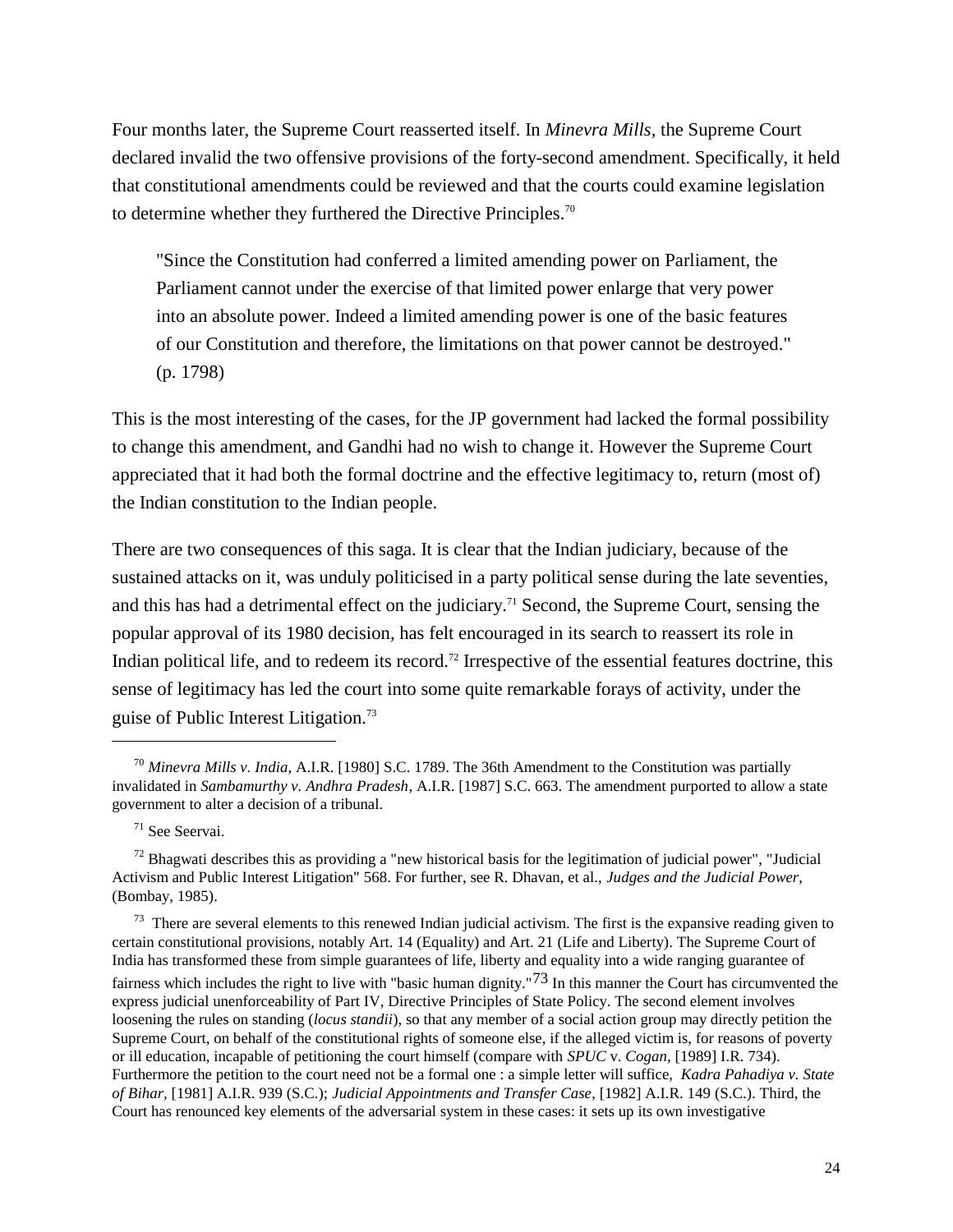#### **COMMENT**

 $\overline{\phantom{a}}$ 

What lessons can be drawn from these three examples?<sup>74</sup> First, the mere absence of a grant of power does not preclude a court deciding that it has that power. Neither the German nor the Indian Constitution authorises explicitly the courts to control the constitution amending power's

commissions, for instance, *Mukti Mocha v. India*, [1984] A.I.R. 802 S.C. Fourth the Court has developed new remedies to solve these problems. In *Mukti Mocha*, the Court issued orders ending the debt bondage system ( def facto slavery) and *rehabilitating* persons whose lives had been blighted by it. In *Hussainara Khatoon v. Bihar*, the court reformed Bihar's pre-trial detention system, [1979] A.I.R. 1360 S.C. In *Khatri v. Bihar*, the court ordered that the state provide training for persons who had been blinded, [1981] A.I.R. 928 S.C. The Court reformed the system for detaining women in *Sheela Barse v. Maharashtra,* [1983] A.I.R. 378 S.C.

See also *Francis Mullin v. Administrator, Delhi*, (1981) 2 S.C.R. 516, A.I.R. [1981] S.C. 746. On the right to a livelihood see *Tellis v. Bombay Corpn.* A.I.R. [1986] S.C. 180. On the right against pollution see *Rural Litigation and Entitlement v. Uttar Pradesh*, A.I.R. [1985] S.C. 652. On the right against industrial hazards and pollution, see *M.C. Mehta v. India*, [1987] A.I.R. 965.

For academic commentary see: Agarwala, "The Legal Philosophy of Justice P.N. Bhagwati" (1987) *Ind. Bar. Rev.* 136; Baar, C., "Social Action Litigation in India: The Operation and Limitations of the World's Most Active Judiciary." (1990) 19 *Pol. St. J.* 140; Bhagwati, "Judicial Activism and Public Interest Litigation." (1985) 23 *Col. J. Tr. L.* 561; Cassels, "Judicial Activism and Public Interest Litigation in India." (1989) 37 *Am. J. Comp. L.* 495; Sorabjee, S., "Equality in the United States and India", in Henkin and Rosenthal, eds., *Constitutionalism and Rights* (New York, Col. U.P., 1990).

<sup>74</sup> See also W. Murphy, "Consent and Constitutional Change" in O'Reilly ed., *Human Rights and Constitutional Law*, (Round Hall, Dublin, 1992). I would just like to note that in certain other states courts have struck down constitutional amendments as being unconstitutional. These include Pakistan, Bangladesh, (*On the Constitutionality of the 8th Amendment*, (1990) Supreme Court) and California.

In the Californian case of *Raven v. Deukemejian*, 801 P.2d 1077 (1990) the Supreme Court invalidated part of a constitutional amendment, which enacted wide-ranging reforms to the criminal justice system.74 There are two methods for amending the Californian Constitution: initiative and revision. Initiative involves simply a consultation of he people, revision involves a more complicated and formalised process, requiring a constitutional convention. The Constitution explicitly prohibits initiative proposals which cover more than one subject matter. Further the Supreme Court of California has held that an amendment by initiative must not affect the essential features of the Californian constitution.

In this case the initiative amendment contained 31 sections and made 35 changes to the Constitution, Code of Civil Procedure, Evidence Code and Penal Code. Nevertheless the Court held that since all of the changes were related to criminal procedure there was no violation of the one subject rule (one judge dissented from this finding). The Court also held that most of the amendments did not alter any essential features (even though they did such things as create a right of the prosecution to a speedy trial, allow the introduction of hearsay evidence in preliminary hearings, imposed duties of disclosure on criminal defendants, broadened the use of the death penalty, extending the death penalty to cover aiding and abetting certain crimes, permitted a defendant to be convicted on the basis of a confession alone, eliminated the requirement that the prosecution prove an intent to commit all the elements of a crime). However one of the amendments provided that the Supreme Court of California should not give a more extensive interpretation to certain due process rights than that given by the federal Supreme Court to federal due process provisions. According to the Court, this amounted to a transfer of the judicial interpretative power from the Californian to the federal courts, and that was so an essential change that it could not be effected by initiative (p. 1088 - 90).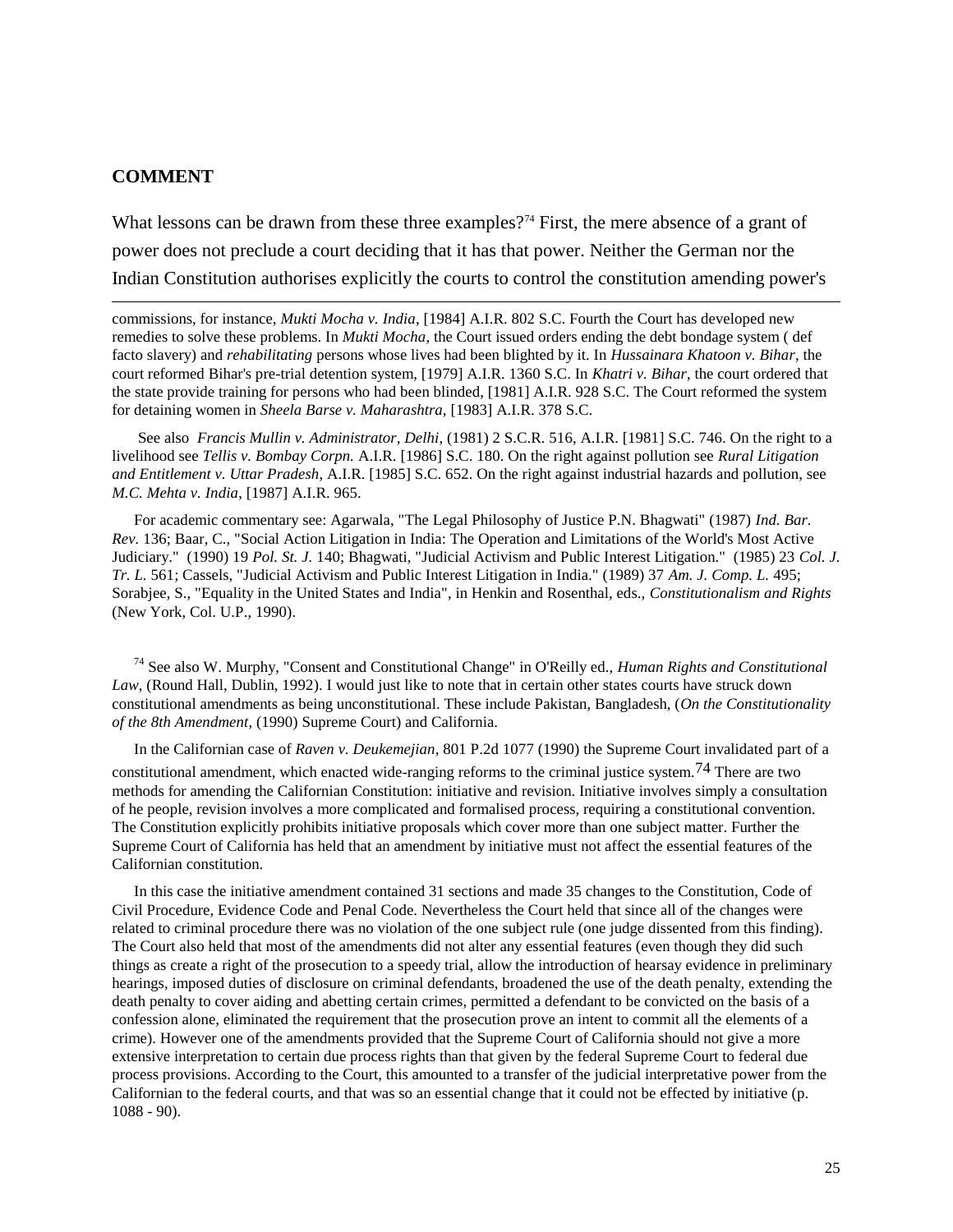exercise. Yet judges have - by their interpretation of the Constitution - claimed that power for themselves. Indeed the "logic" of basic rights seems to demand no less,<sup>75</sup> even though this then conflicts with the equally basic rights of political participation rights.<sup>76</sup> The message for British lawyers is clear: the extent to which the Human Rights Act controls the power of the judiciary will depend not just on its text, but also the interpretation given to it by the judges.

Second, one should note that a traditional - apparently modest - method of interpretation does not necessarily lead to modest results. The *Golak Nath* majority relied on a semantic argument that Art. 368 did not create an amendment power. This was reasoning in the classic semantic formalist sense. The *Kesavananda* judges, German judges and Kennedy C.J. used the notion of a coherent interpretation, and more strongly emphasised the normative (i.e. moral) nature of their interpretation. Whether one agrees or disagrees with the results reached, one must acknowledge that a traditional method of interpretation did not act as a bar on judicial activism.

In any event, the language of basic rights is such that traditional "deferential" modes of interpretation rapidly become unfashionable, and are replaced by methods oriented to coherence and values, thrusting judges into the arena of policy. British judges are of course not unaware of this; indeed some seem to positively welcome it.<sup>77</sup>

The question which British lawyers must attempt to answer, as civil liberties become expressly acknowledged within Britain's internal legal order, is to what extent is this a new constitutional dispensation, and what to make of the binds that it places on judicial power to protect civil rights? Are those binds consonant with the expressions of human rights and dignity found in the same document? A judicial decision saying 'no' might seem shocking, but it would not be as startling as some of the assertions of judicial power described in this article, now would it be without precedent.<sup>78</sup>

<sup>&</sup>lt;sup>75</sup>Compare D. Beyleveld, "The Concept of a Human Right and Incorporation of the European Convention on Human Rights" (1995) *Public Law* 577, 597 and his comments on the uncabinable nature of rights.

<sup>&</sup>lt;sup>76</sup> An important attempt by a discourse theorist to get beyond this paradox is: Nino "A Philosophical Reconstruction of Judicial Review" 14 (1993) *Cardozo Law Rev.* 798.

 $77$  Lord Irvine of Lairg, "The Development of Human Rights in Britain under an Incorporated Convention on Human Rights" (1998) *Public Law* 221, 228-9.

<sup>78</sup> *R. v. Secretary of State for Transport, (Factortame)*, [1991] 3 All. E.R. 769. Indeed without a similar judicial assertion of power, the Human Rights Act may remain no more than "a mouse that roared" - Lord Lester of Herne Hill, "The Mouse that Roared: The Human Rights Bill 1995" (1995) *Pub. Law* 198, speaking about an earlier but similar measure. See also: Marshall, G. "Interpreting Interpretation in the Human Rights Bill" (1998) *Public Law* 167